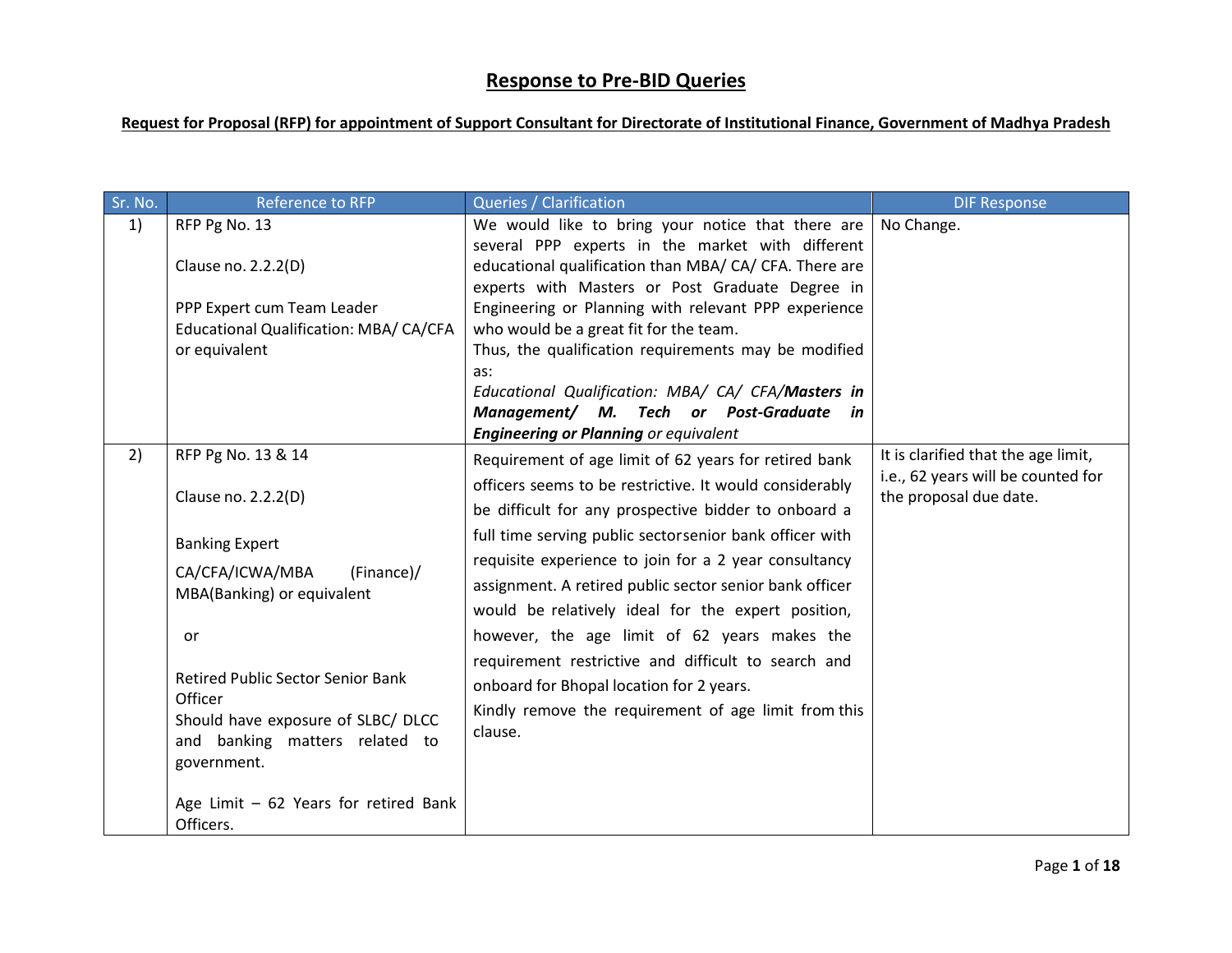| Sr. No. | Reference to RFP                                                   | Queries / Clarification                                                                                        | <b>DIF Response</b> |
|---------|--------------------------------------------------------------------|----------------------------------------------------------------------------------------------------------------|---------------------|
| 3)      | RFP Pg No. 14                                                      | In addition to the educational qualification                                                                   | No Change.          |
|         |                                                                    | mentioned in the RFP, experts with MBA or                                                                      |                     |
|         | Clause no. 2.2.2(D)                                                | equivalent degree also have similar work experience                                                            |                     |
|         |                                                                    | and profile. Thus, requesting to modify the clause to                                                          |                     |
|         | <b>Statistical Expert</b><br>Educational<br>Qualification:<br>Post | include MBA and equivalent degrees as well.                                                                    |                     |
|         | Graduate in Statistics/ Mathematics                                | Thus, the qualification requirements may be                                                                    |                     |
|         | with Statistics as a subject/ Economics                            | modified as:                                                                                                   |                     |
|         | with Econometrics as a subject.                                    |                                                                                                                |                     |
|         |                                                                    | Educational Qualification: Post Graduate in Statistics/<br>Mathematics with Statistics as a subject/ Economics |                     |
|         |                                                                    | with Econometrics as asubject/ MBA or equivalent                                                               |                     |
| 4)      | RFP Pg No. 16                                                      | We understand that the two positions of Revenue                                                                | No Change.          |
|         |                                                                    | Consultants are to support the Revenue/ Taxation                                                               |                     |
|         | Clause no. 2.2.2(D)                                                | Expert, and thus the requirement of 8 years of post-                                                           |                     |
|         |                                                                    | qualification experience seems to be on the higher side.                                                       |                     |
|         | <b>Revenue Consultant</b>                                          | The requirement of length of experience may be kept                                                            |                     |
|         | Length of Professional Experience 8                                | similar to that of Data Analyst i.e. 3 (three) years of                                                        |                     |
|         | years of post - qualification experience                           | post-qualification experience                                                                                  |                     |
| 5)      | $in$<br>RFP Pg No. 13 to 16                                        | Based on our understanding of the scope of work and                                                            | No Change.          |
|         |                                                                    | based on our past experience, we understand that                                                               |                     |
|         | Clause no. 2.2.2(D)                                                | there is requirement of 2 additional support consultants                                                       |                     |
|         |                                                                    | for the appraisal work and support to PPP Expert and                                                           |                     |
|         |                                                                    | Team Leader.                                                                                                   |                     |
|         |                                                                    |                                                                                                                |                     |
|         |                                                                    | These additional two appraisal consultant may be                                                               |                     |
|         |                                                                    | required to have the following qualifications:<br><b>Educational Qualification:</b>                            |                     |
|         |                                                                    | B. Arch./ BE/ B Tech in engineering plus M Tech/ ME /                                                          |                     |
|         |                                                                    | M Plan or MBA or equivalent                                                                                    |                     |
|         |                                                                    | Length of Professional Experience                                                                              |                     |
|         |                                                                    | 3 years of post - qualification experience in                                                                  |                     |
|         |                                                                    | Infrastructure sector in project financing, preparation of                                                     |                     |
|         |                                                                    | Revenue Model and/or Bid                                                                                       |                     |
|         |                                                                    | Documents, bid evaluation, etc.                                                                                |                     |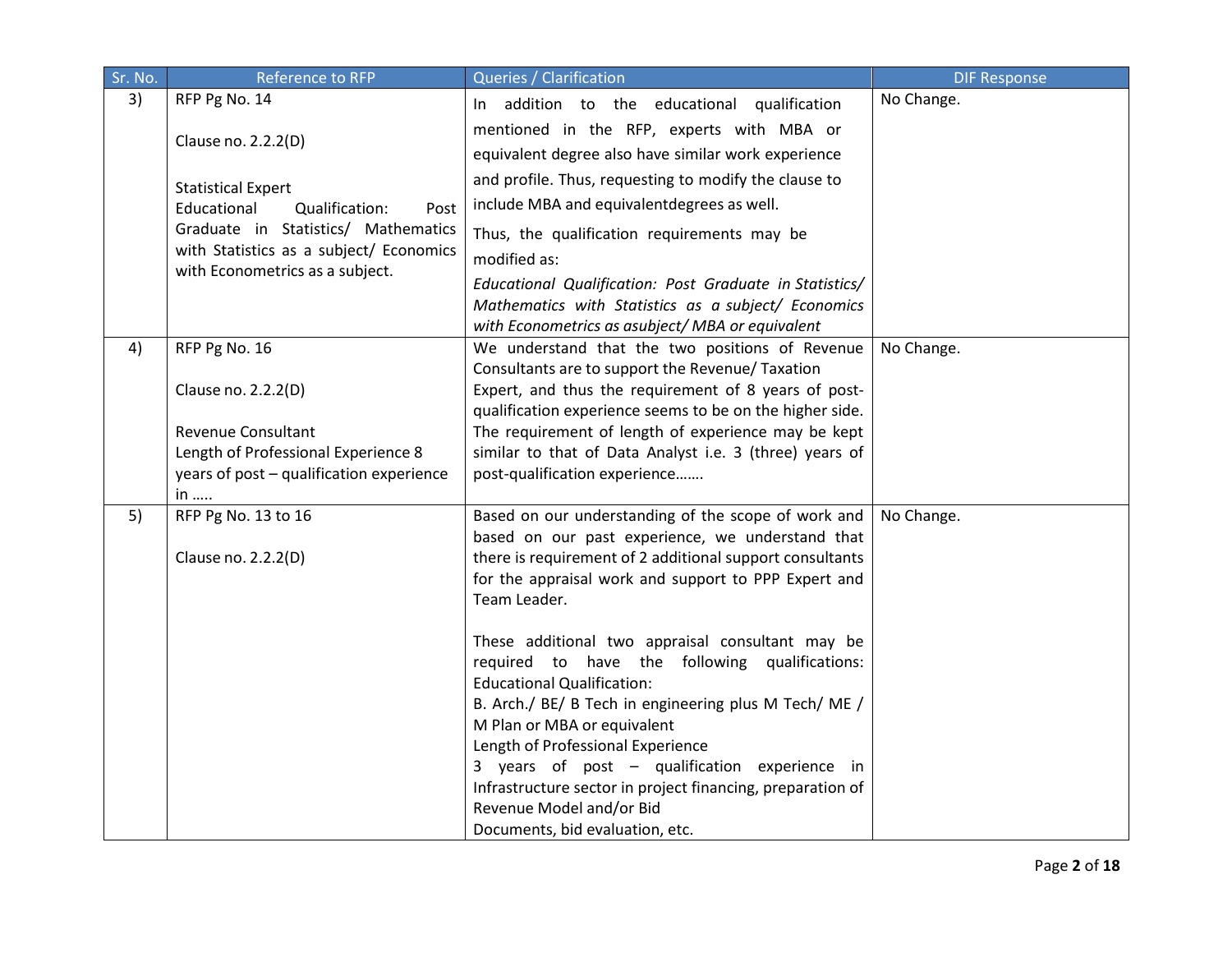| Sr. No. | <b>Reference to RFP</b>                                                                                                                                                                                                                                                                                                                                                                                                                                                                  | Queries / Clarification                                                                                                                                                                                                                                                                                                                                                                                                                                                                                                                                                                                | <b>DIF Response</b>                                                                                                                                                                |
|---------|------------------------------------------------------------------------------------------------------------------------------------------------------------------------------------------------------------------------------------------------------------------------------------------------------------------------------------------------------------------------------------------------------------------------------------------------------------------------------------------|--------------------------------------------------------------------------------------------------------------------------------------------------------------------------------------------------------------------------------------------------------------------------------------------------------------------------------------------------------------------------------------------------------------------------------------------------------------------------------------------------------------------------------------------------------------------------------------------------------|------------------------------------------------------------------------------------------------------------------------------------------------------------------------------------|
| 6)      | RFP Pg No. 13 to 16<br>Clause no. 2.2.2 (D)                                                                                                                                                                                                                                                                                                                                                                                                                                              | In addition to the positions, we understand that there<br>would be requirement of intermittent inputs from<br>sectoral experts (infrastructure, transport, etc.) for the<br>engagement. The inputs of such                                                                                                                                                                                                                                                                                                                                                                                             | No Change.                                                                                                                                                                         |
|         |                                                                                                                                                                                                                                                                                                                                                                                                                                                                                          | experts could be kept at 4 man months across total<br>project duration of 24 months.                                                                                                                                                                                                                                                                                                                                                                                                                                                                                                                   |                                                                                                                                                                                    |
| 7)      | RFP Pg No. 12<br>Clause no. 2.2.2 (A)<br>Technical Capacity: The Applicant shall                                                                                                                                                                                                                                                                                                                                                                                                         | Given the pandemic affected two years of essential<br>work life, and projects didn't really moved faster during<br>the period, we understand that the applicant should be<br>allowed to submit the eligible projects from past 15<br>(fifteen) years instead of current requirement of 10                                                                                                                                                                                                                                                                                                              | Considering the pandemic effect,<br>the applicant shall be allowed to<br>submit the eligible projects from<br>past 12 (Twelve) years instead of<br>current requirement of 10 (Ten) |
|         | have, over the past 10 (ten) years<br>preceding the PDD, undertaken a<br>of<br>minimum<br>10<br>Eligible<br>(ten)<br>Assignments in at least 5 Eligible Sectors<br>as specified in Clause 3.1.4, of<br>which at least 5 (five) should be PPP<br>Projects                                                                                                                                                                                                                                 | (ten) years                                                                                                                                                                                                                                                                                                                                                                                                                                                                                                                                                                                            | years.                                                                                                                                                                             |
| 8)      | RFP Pg No. 12<br>Clause no. 2.2.2(B)<br>Financial Capacity: The Applicant shall<br>have received an average of Rs.100<br>crore (Rs. Hundred crore) or US \$<br>13.33 (Thirteen point Three Three)<br>million per annum as professional fees<br>during each of the three financial years<br>preceding the PDD. For the avoidance<br>of doubt, professional fee hereunder<br>refers to fees received by the Applicant<br>for providing advisory or consultancy<br>services to its clients. | You would appreciate that this is a crucial engagement<br>not only for DIF but also for the state. Further, it is a<br>long-term engagement which requires proper planning<br>and execution as well as ability to manage known and<br>unknown risks during the tenure of the project. Thus, it<br>is imperative that a well established and stable<br>consulting firm with adequate resources to manage<br>such crucial engagement is selected as prospective<br>bidder. In the view of above, it is suggested to raise the<br>financial capacity requirement of Rs. 100 Cr to Rs. 500<br>Cr per annum | No Change.                                                                                                                                                                         |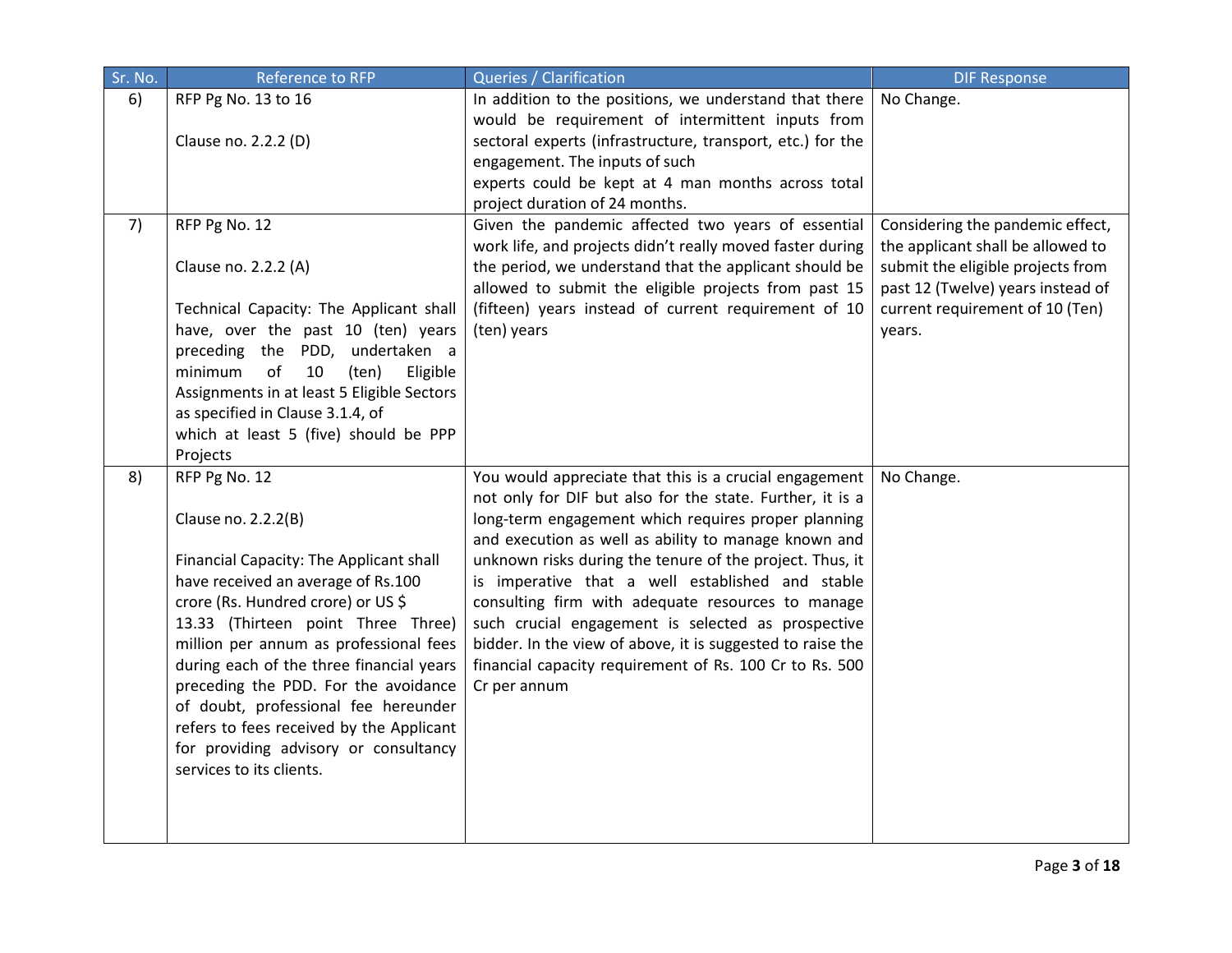| Sr. No. | Reference to RFP                                                            | Queries / Clarification                                                                                                | <b>DIF Response</b>               |
|---------|-----------------------------------------------------------------------------|------------------------------------------------------------------------------------------------------------------------|-----------------------------------|
| 9)      | RFP Pg No. 33                                                               | Please note that minimum eligibility criteria requires 10<br>eligible assignments. To attain full marks, a prospective |                                   |
|         | 3.1.3 Relevant Experience of the                                            | bidder requires to have additionally 10 PPP transaction                                                                |                                   |
|         | Applicant                                                                   | projects or 20                                                                                                         | For Project implementation unit   |
|         |                                                                             | Other project. Thus, it requires 20-30 eligible                                                                        | (PPP related work) -              |
|         | a) Minimum eligibility criteria (50%) - 10                                  | assignments to attain the full marks. Similarly, to attain                                                             | No Changes in A & B.              |
|         | Eligible Assignments out of which 5                                         | full marks, 15 eligible revenue/ taxation related                                                                      |                                   |
|         | should be PPP assignments in minimum                                        | assignments are required. We suggest that this                                                                         |                                   |
|         | 5 eligible sectors.                                                         | requirement be reduced to 5-10 eligible assignments to                                                                 | For Project implementation unit   |
|         | b) For every Additional 1 PPP                                               | ensure there is adequate competition among bidders.                                                                    | (Revenue/Taxation related work) - |
|         | transaction projects OR 2 Other projects                                    | Kindly clarify/ confirm the following points:                                                                          | No Changes in A                   |
|         | (as defined in the Clause 3.1.4), 5%<br>additional marks can be awarded     | a) We understand that ongoing projects meeting the                                                                     | B) For every additional one       |
|         | 50%<br>(maximum<br>marks)<br>Note:                                          | eligibility conditions would also be considered as                                                                     | assignment 10% additional marks   |
|         | Certificate<br>of<br>Completion<br>the                                      | eligible assignments. And copies of contract agreement,                                                                | can be awarded (maximum 50%       |
|         | assignments issued by the client should                                     | client certificate, etc. shall be considered as valid                                                                  | marks) in place of current 05%    |
|         | be submitted along with                                                     | proofs. Kindly confirm                                                                                                 | additional marks.                 |
|         | the technical proposal.                                                     | b) We understand that "10 eligible assignments outs of                                                                 |                                   |
|         |                                                                             | which 5 should be PPP assignments in minimum 5                                                                         |                                   |
|         | a) Minimum eligibility criteria (50%) -                                     | eligible sectors" mean that the bidder has to provide                                                                  |                                   |
|         | 5<br>Taxation<br>Revenue<br>related<br>$\sqrt{2}$                           | PPP experience in minimum of 5 eligible projects.                                                                      | In remaining part of the clause,  |
|         | assignments should be completed out                                         |                                                                                                                        | No Changes.                       |
|         | of which 3 should be State non tax                                          |                                                                                                                        |                                   |
|         | revenue<br>related<br>assignments                                           |                                                                                                                        |                                   |
|         | completed.                                                                  |                                                                                                                        |                                   |
|         | b) For every Additional 1 assignments<br>5% additional marks can be awarded |                                                                                                                        |                                   |
|         | (maximum 50% marks)                                                         |                                                                                                                        |                                   |
|         | Note: Completion Certificate of the                                         |                                                                                                                        |                                   |
|         | assignments issued by the client should                                     |                                                                                                                        |                                   |
|         | be submitted along with the technical                                       |                                                                                                                        |                                   |
|         | proposal.                                                                   |                                                                                                                        |                                   |
|         |                                                                             |                                                                                                                        |                                   |
|         |                                                                             |                                                                                                                        |                                   |
|         |                                                                             |                                                                                                                        |                                   |
|         |                                                                             |                                                                                                                        |                                   |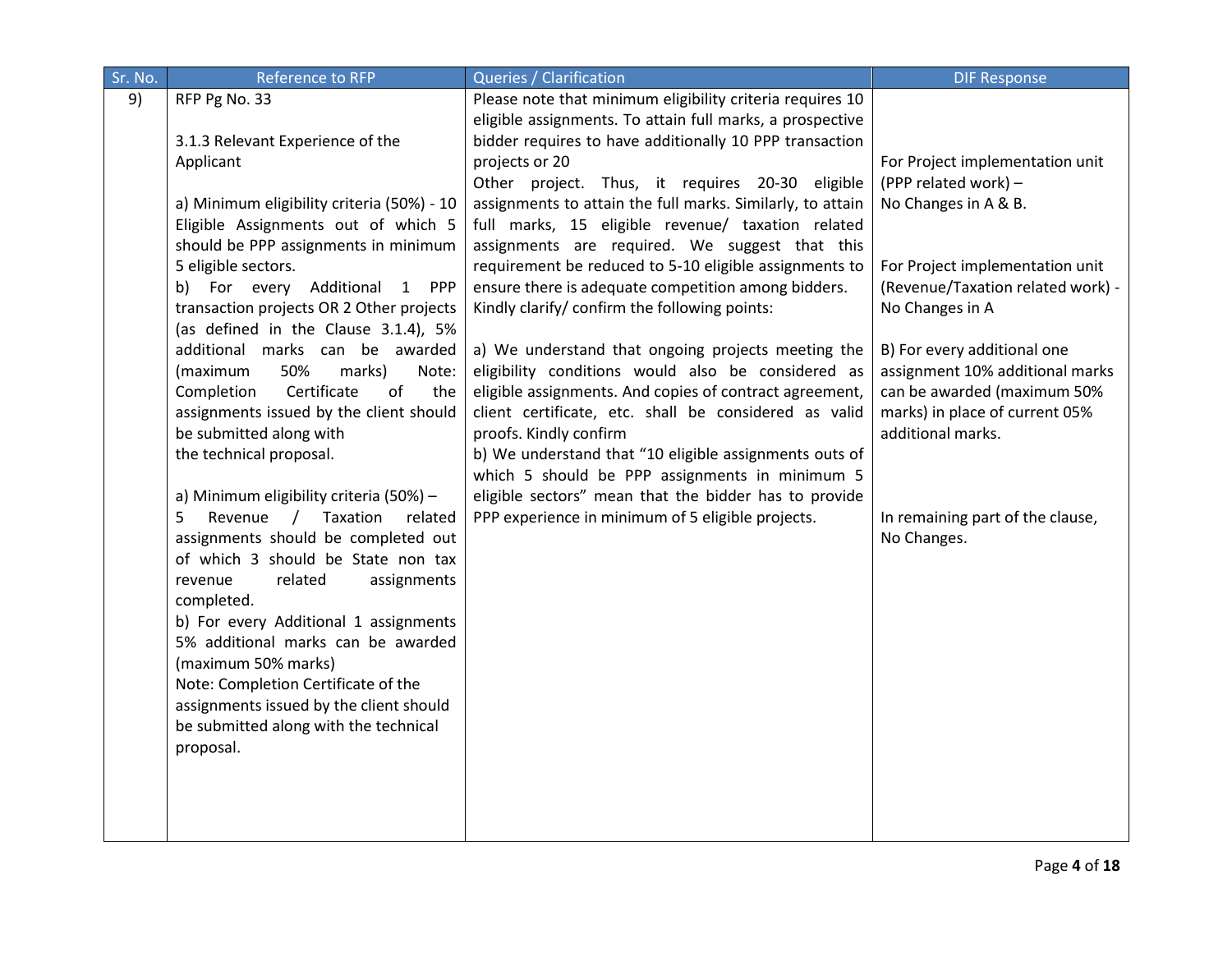| Sr. No. | <b>Reference to RFP</b>                            | Queries / Clarification                                    | <b>DIF Response</b>                |
|---------|----------------------------------------------------|------------------------------------------------------------|------------------------------------|
| 10)     | RFP Pg No. 33                                      | You would understand that in many instances, the           | Completion Certificate / Signed    |
|         |                                                    | Consultant may not get completion certificates even        | Concession Agreement of the        |
|         | 3.1.3 Relevant Experience of the                   | without any fault of the Consultant.                       | assignment issued by the client    |
|         | Applicant                                          | We request that the Authority allows Work Order,           | for PPP Projects should be         |
|         |                                                    | Payment receipts,<br>authentic<br>publicly<br>available    | submitted along with the           |
|         | Note: Completion Certificate of the                | document e.g. PIB notification, ABD/ WB/ KfW etc.          | Technical proposal.                |
|         | assignments issued by the client should            | reports supporting or corroborating the claim, self        |                                    |
|         | be submitted along with the technical              | declaration, etc. be allowed as valid proof of             | For Revenue / Taxation related     |
|         | proposal.                                          | completion of project.                                     | work, Completion Certificate /     |
|         |                                                    |                                                            | Substantial Completion certificate |
|         |                                                    |                                                            | (work should be completed more     |
|         |                                                    |                                                            | than 60 %) by the client should be |
|         |                                                    |                                                            | submitted along with the           |
|         |                                                    |                                                            | technical proposal.                |
|         | RFP Pg No. 39                                      | Given the crucial nature of the engagement and its         | No Change.                         |
|         |                                                    | potential impact over the state, we understand that it is  |                                    |
|         | 3.4 Combined and Final Evaluation                  | imperative that we have QCBS criteria of 80:20             |                                    |
|         |                                                    | (Technical: Financial). Thus, requesting that the weights  |                                    |
|         | Proposals will finally be ranked                   | assigned to Technical Proposal and Financial Proposal      |                                    |
|         | according to their combined technical              | shall be changed to 0.8 and 0.2 respectively.              |                                    |
|         | (ST) and financial (SF) scores as follows:         |                                                            |                                    |
|         | $S = ST \times Tw + SF \times Fw$ Where, Tw and Fw |                                                            |                                    |
|         | are weights                                        |                                                            |                                    |
|         | assigned to Technical Proposal and                 |                                                            |                                    |
|         | Financial Proposal that shall 0.7 and              |                                                            |                                    |
|         | 0.3 respectively.                                  |                                                            |                                    |
| 11)     | RFP Pg No. 73                                      | We request to remove linkage of the liability cap to the   | No Change.                         |
|         |                                                    | insurance policy (3.4.3 (b)) and keep the liability capped |                                    |
|         | 3.4 Liability of the Consultant                    | at the fees paid or alternatively capped at the contract   |                                    |
|         |                                                    | value.                                                     |                                    |
|         | 3.4.3 The Parties hereto agree that in             |                                                            |                                    |
|         | case of negligence or willful misconduct           |                                                            |                                    |
|         | on the part of the Consultant or on the            |                                                            |                                    |
|         | part of any person or firm acting on               |                                                            |                                    |
|         | behalf of the Consultant in carrying out           |                                                            |                                    |
|         | the Services, the Consultant, with                 |                                                            |                                    |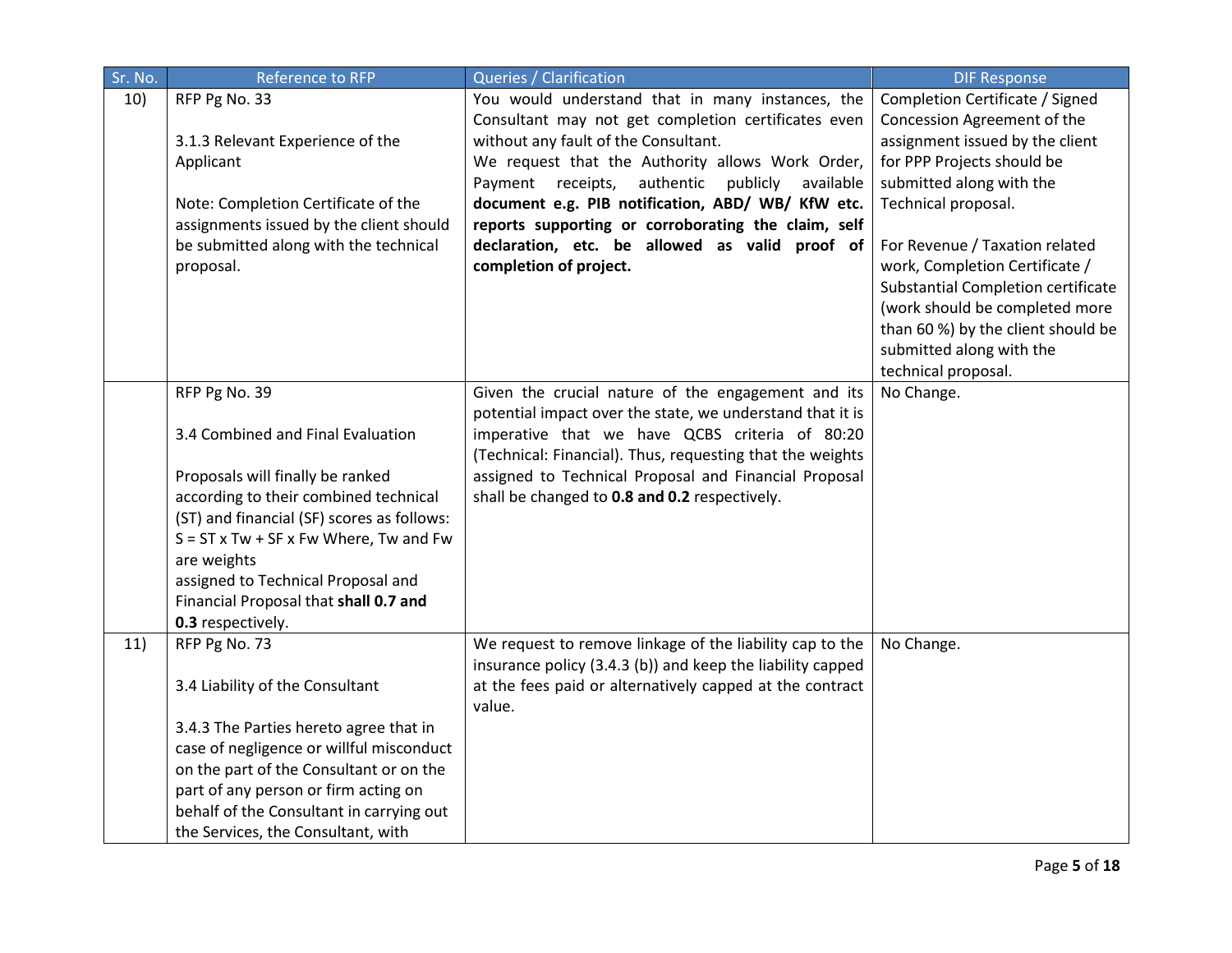| Sr. No. | <b>Reference to RFP</b>                                                    | <b>Queries / Clarification</b>                                                                          | <b>DIF Response</b> |
|---------|----------------------------------------------------------------------------|---------------------------------------------------------------------------------------------------------|---------------------|
|         | respect to damage caused to the                                            |                                                                                                         |                     |
|         | Authority's property, shall not be liable                                  |                                                                                                         |                     |
|         | to the Authority:                                                          |                                                                                                         |                     |
|         | (i) for any indirect or consequential loss                                 |                                                                                                         |                     |
|         | or damage; and                                                             |                                                                                                         |                     |
|         | (ii) for any direct loss or damage that                                    |                                                                                                         |                     |
|         | exceeds (a) the Agreement Value set                                        |                                                                                                         |                     |
|         | forth in Clause 6.1.2 of this Agreement,                                   |                                                                                                         |                     |
|         | or (b) the proceeds the Consultant may                                     |                                                                                                         |                     |
|         | be entitled to receive from any                                            |                                                                                                         |                     |
|         | insurance maintained by the Consultant                                     |                                                                                                         |                     |
|         | to cover such a liability,                                                 |                                                                                                         |                     |
|         | whichever of (a) or (b) is higher.                                         |                                                                                                         |                     |
| 12)     | RFP Pg No. 31                                                              | You would appreciate that this is a long term                                                           | No Change.          |
|         |                                                                            | engagement and that sometimes substitution of key                                                       |                     |
|         | 2.25 Substitution of key personnel                                         | personnel is inevitable and beyond control of the                                                       |                     |
|         |                                                                            | Consultant. While we agree that clause pertaining to                                                    |                     |
|         | 2.25.2 Without prejudice to the                                            | reduction of renumeration on substitution of key                                                        |                     |
|         | foregoing, substitution of the all Key                                     | personnel is important from clients perspective                                                         |                     |
|         | Personnel shall be permitted first time                                    | however, we request the percentages to be reduced                                                       |                     |
|         | subject to reduction of remuneration                                       | and the clause be modified suitably as below:                                                           |                     |
|         | equal to 10% (ten per cent) of the total                                   | 2.25.2 Without prejudice to the foregoing, substitution                                                 |                     |
|         | remuneration specified for the                                             | of the all Key Personnel shall be permitted first time                                                  |                     |
|         | original Key Personnel who is proposed                                     | subject to reduction of remuneration equal to 5% (five                                                  |                     |
|         | to be substituted.                                                         | per cent) of the total remuneration specified for the                                                   |                     |
|         | Second substitution of Key Personnel<br>shall be permitted only subject to | original Key Personnel who is proposed to be<br>substituted. Second substitution of Key Personnel shall |                     |
|         | reduction of remuneration equal to 15%                                     | be permitted only subject to reduction of remuneration                                                  |                     |
|         | (Fifteen per cent) of the total                                            | equal to 10% (ten per cent) of the total remuneration                                                   |                     |
|         | remuneration specified for the                                             | specified for the substituted Key Expert. Any further                                                   |                     |
|         | substituted Key Expert. Any further                                        | substitution of Key Personnel shall be permitted only                                                   |                     |
|         | substitution of Key Personnel shall be                                     | subject to reduction of remuneration equal to 15%                                                       |                     |
|         | permitted only subject to reduction of                                     | (fifteen per cent) of the total remuneration                                                            |                     |
|         | remuneration equal to 20% (Twenty                                          | specified for the substituted Key Expert.                                                               |                     |
|         | per cent) of the total remuneration                                        |                                                                                                         |                     |
|         | specified for the substituted Key Expert.                                  |                                                                                                         |                     |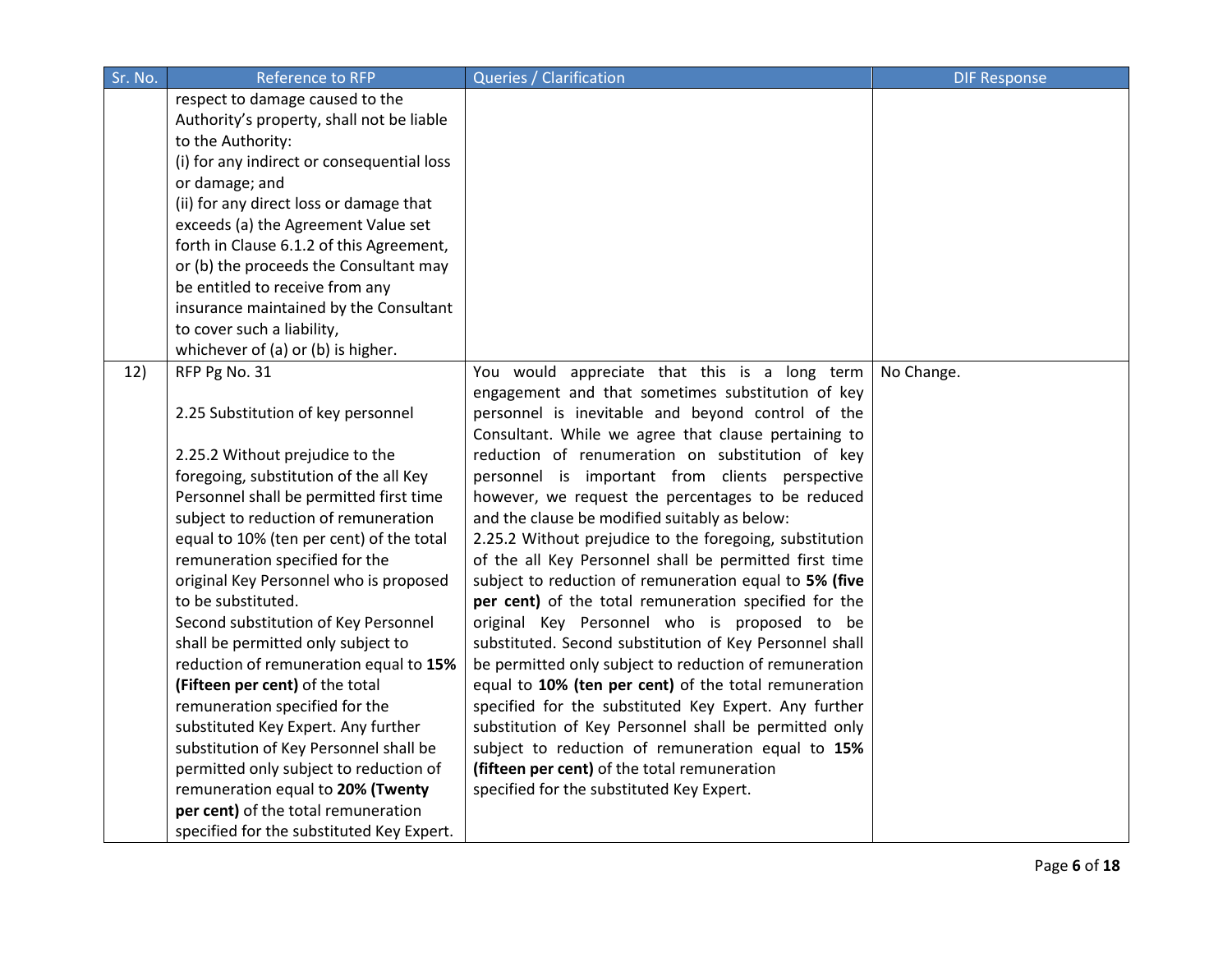| Sr. No. | Reference to RFP                                    | Queries / Clarification                                     | <b>DIF Response</b> |
|---------|-----------------------------------------------------|-------------------------------------------------------------|---------------------|
| 13)     | RFP Pg No. 80                                       | You would appreciate that for timely and smooth             | No Change.          |
|         |                                                     | execution of the project, it is essential that deliverables |                     |
|         | 6.3 Mode of billing and payment                     | are timely reviewed by the Authority and comments, if       |                     |
|         |                                                     | any are provided as soon as possible to the Consultant      |                     |
|         | 6.3 c) The payment under this Clause                | for rectification. We understand that a timeline of 30      |                     |
|         | 6.3 shall be made only after the                    | (thirty) days for review of deliverables is sufficient and  |                     |
|         | Deliverables shall have been submitted              | helps in smooth execution of project without                |                     |
|         | by the Consultant and approved as                   | unnecessary backlogs. Thus, we request the clause to        |                     |
|         | satisfactory by the Authority. The                  | be suitably modified as below:                              |                     |
|         | services for any Deliverable shall be               | 6.3 c) The payment under this Clause 6.3 shall be made      |                     |
|         | deemed completed and accepted by the                | only after the Deliverables shall have been submitted       |                     |
|         | Authority and the Deliverable shall be              | by the Consultant and approved as satisfactory by the       |                     |
|         | deemed approved by the Authority as                 | Authority. The services for any Deliverable shall be        |                     |
|         | satisfactory upon expiry of 60 (sixty)              | deemed completed and accepted by the Authority and          |                     |
|         | days after receipt of the Deliverable               | the Deliverable shall be deemed approved by the             |                     |
|         | unless the Authority, within such 60                | Authority as satisfactory upon expiry of 30 (thirty) days   |                     |
|         | (sixty) day period, gives written notice            | after receipt of the Deliverable unless the Authority,      |                     |
|         | to the Consultant specifying in detail,             | within such 30 (thirty) day period, gives written notice    |                     |
|         | the deficiencies in the services.                   | to the Consultant specifying in detail, the deficiencies in |                     |
|         |                                                     | the services.                                               |                     |
| 14)     | RFP Pg No. 9                                        | You would appreciate that changes to the RFP                | No Change.          |
|         |                                                     | conditions and requirement would affect the timelines       |                     |
|         | 1.8 Schedule of Selection Process                   | for preparation of our proposal. Thus, requesting an        |                     |
|         |                                                     | extension of Proposal Due Date by minimum of 3 weeks        |                     |
|         | Proposal Due Date or PDD 1st July 2022<br>1500 Hrs. | from the date of issue of clarifications/responses.         |                     |
| 15)     | RFP Pg No. 13                                       | Understanding the said scope of work include advice         | No Change.          |
|         |                                                     | & support to Directorate of Institutional Finance,          |                     |
|         | Clause: 2.2.2 (D)                                   | Government of Madhya Pradesh in various ongoing             |                     |
|         |                                                     | and proposed activities, we further understand              |                     |
|         | Para: 1                                             | deployment of a multi-disciplinary team for advice          |                     |
|         |                                                     | and support required to successfully conclude the           |                     |
|         |                                                     | envisioned deliverables. In this regard, we request         |                     |
|         |                                                     | inclusion of following.                                     |                     |
|         |                                                     |                                                             |                     |
|         |                                                     |                                                             |                     |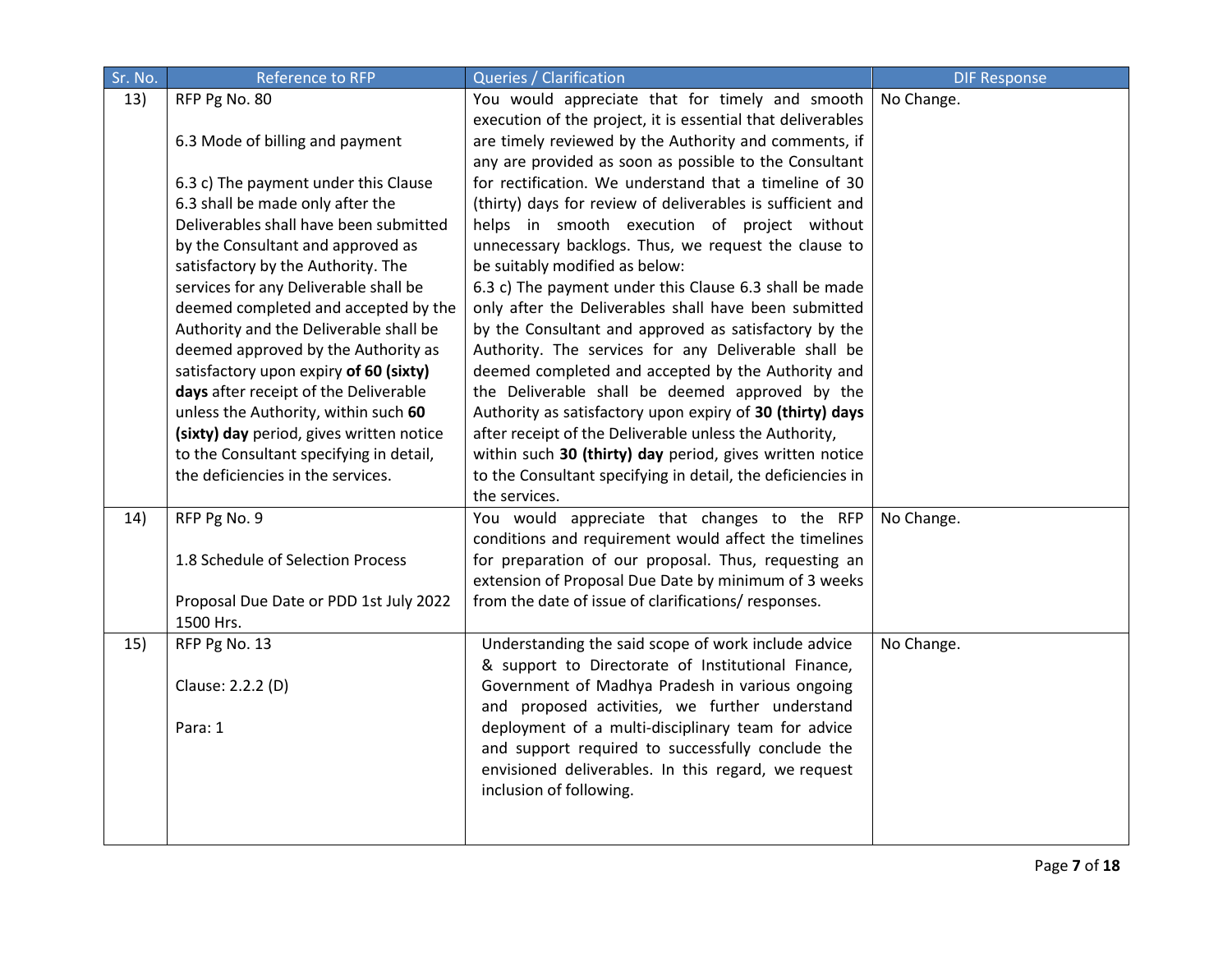| Sr. No. | <b>Reference to RFP</b>        | Queries / Clarification                                 | <b>DIF Response</b>               |
|---------|--------------------------------|---------------------------------------------------------|-----------------------------------|
|         |                                |                                                         |                                   |
|         |                                | Clause to be read as:                                   |                                   |
|         |                                | 1. Unit Name - Project Implementation                   |                                   |
|         |                                | Unit (PIU) ( Team Leader)Educational                    |                                   |
|         |                                | Qualification - MBA/ CA/CFA/M.                          |                                   |
|         |                                | Plan/MTech or equivalent                                |                                   |
|         |                                | Unit Name - Tax Research Unit (TRU)- Revenue            |                                   |
|         |                                | Consultant - Educational Qualification - BE /B          |                                   |
|         |                                | Tech/BBA/B.<br>Com/CA<br>equivalent<br>plus<br>or       |                                   |
|         |                                | MBA/PGDM/PGDBM with higher education will be            |                                   |
|         |                                | preferred, Experience on Eligible Assignments - should  |                                   |
|         |                                | have experience in data handling an interpretationusing |                                   |
|         |                                | Information Technology tools specifically Word, Excel,  |                                   |
|         |                                | and Programming Language R, Python, SQL etc.)           |                                   |
|         |                                | equivalent. Experience in Taxation and Revenue related  |                                   |
|         |                                | matters. The experience of the Key Personnel should be  |                                   |
|         |                                | clearly showcased in Form 8E1 & 8E2 for further         |                                   |
|         |                                | evaluation.                                             |                                   |
| 16)     | RFP Pg No. 11                  | Since the scope of work of Revenue Experts in matters   | No Change.                        |
|         |                                | related to mining, transport, etc. are different from a |                                   |
|         | <b>Clause: 2.1.4</b>           | Taxation Expert. It is recommended to have two          |                                   |
|         |                                | separate positions one Expert for all Revenue related   |                                   |
|         | Para: Revenue/ Taxation Expert | matters and the other for all Taxation matters.         |                                   |
|         |                                | If the Authority could kindly consider the same.        |                                   |
| 17)     | RFP Pg No. 12                  | 2.2.2. A Technical Capacity -                           | Considering the pandemic effect,  |
|         |                                | With the influx of COVID 19 may we request the          | the applicant shall be allowed to |
|         | <b>Clause: 2.2.2</b>           | Authority to kindly increase the time from 10 years to  | submit the eligible projects from |
|         |                                | 15 years.                                               | past 12 (Twelve) years instead of |
|         | Para: A. Technical Capacity    |                                                         | current requirement of 10 (Ten)   |
|         |                                |                                                         | years.                            |
| 18)     | RFP Pg No. 13                  | .2.2 D Statistical Expert                               | Educational<br>Current            |
|         |                                | Current Educational<br>Qualification:<br>Post           | Qualification:<br>Post            |
|         | <b>Clause: 2.2.2</b>           | Graduate in Statistics/Mathematics<br>with              | Graduate<br>in                    |
|         |                                | Statistics as a subject/ Economics<br>with              | Statistics/Mathematics            |
|         | Para: D. Statistical Expert    | Econometrics as a subject.                              | with Statistics<br>as a           |
|         |                                | <b>Request for Modification:</b>                        | subject/ Economics with           |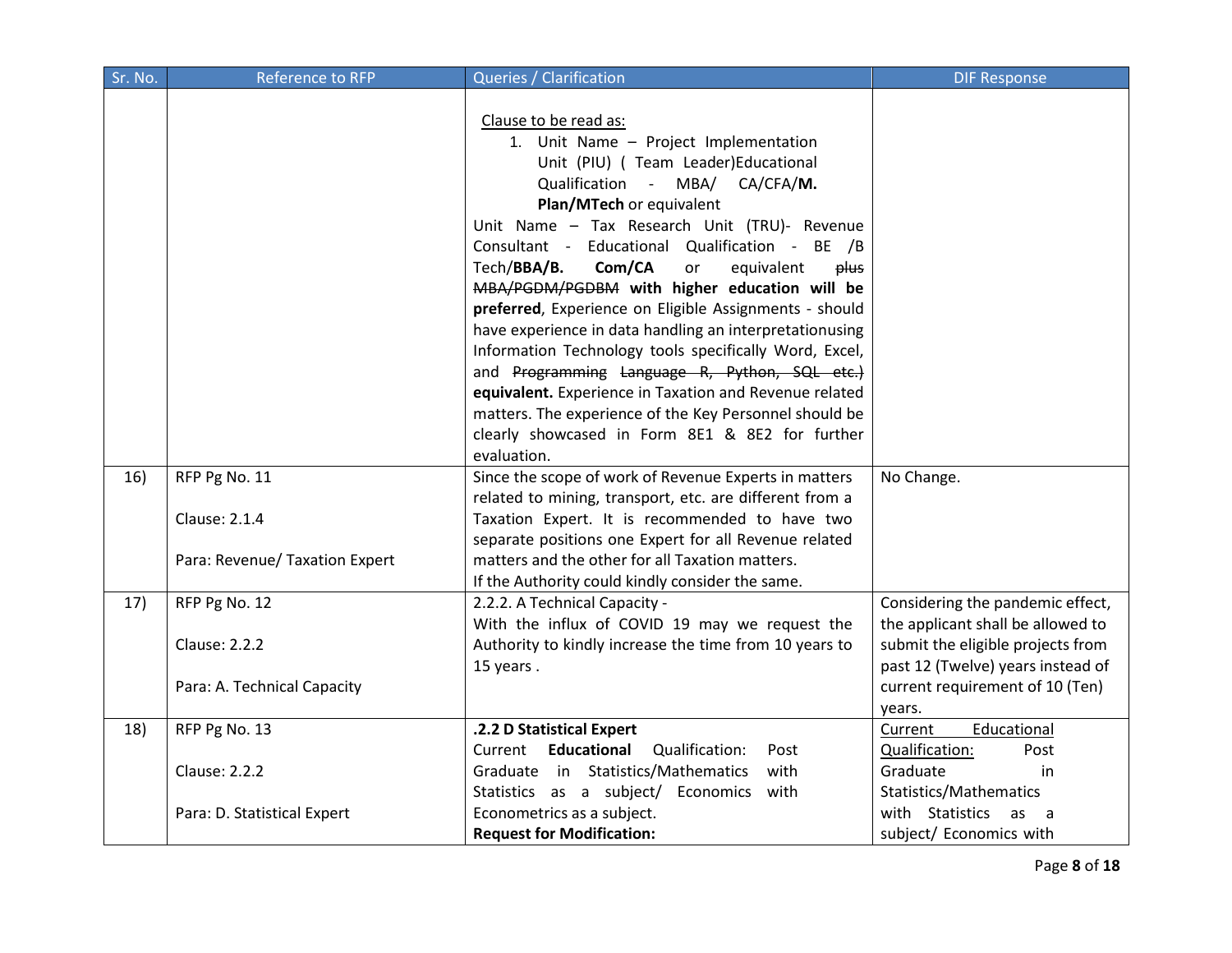| Sr. No. | <b>Reference to RFP</b>             | Queries / Clarification                                                                                                                                                                                                                                                                                                                                                                                                                                                                                                                                                                                                                                                                                                                            | <b>DIF Response</b>                                                                                                                                                                                                                                                    |
|---------|-------------------------------------|----------------------------------------------------------------------------------------------------------------------------------------------------------------------------------------------------------------------------------------------------------------------------------------------------------------------------------------------------------------------------------------------------------------------------------------------------------------------------------------------------------------------------------------------------------------------------------------------------------------------------------------------------------------------------------------------------------------------------------------------------|------------------------------------------------------------------------------------------------------------------------------------------------------------------------------------------------------------------------------------------------------------------------|
| 19)     | RFP Pg No. 16 & 17<br>Clause: 2.2.3 | As per the market experience Professional generally<br>don't prefer to enroll to post graduation in Statistic<br>(rather they generally intend to pursue other technical<br>course), hence we request the Authority to keep the<br>educational qualification as:<br>"BSC in Statistics, with a MCA, MTech or any other post<br>graduate degree with Statistics as a subject / Economics<br>with Econometrics as a subject.<br>We understand that statutory auditors or CA<br>certificate specifying fee received againsteach of the<br>Eligible Assignments is required, we request you to<br>amend the clause with consideration of self-                                                                                                         | Econometrics<br>as<br>a<br>subject.<br>Revised Educational qualification:<br>Graduation in Statistics with MCA<br>/ Mtech or Post Graduate in<br>Statistics/Mathematics<br>with<br>Statistics as a subject/ Economics<br>with Econometrics as a subject.<br>No Change. |
|         | Para: 1                             | certificate signed by signing authority.<br>Clause to be read as:<br>The Applicant shall enclose with its Proposal,<br>certificate(s) from its Statutory Auditors stating its<br>total revenues from professional fees during each of<br>the past three financial years. and the Whereas fee<br>received in respect of each of the Eligible Assignments<br>specified in the Proposal can be submitted in the<br>certificate<br>form<br>oof<br>signed<br>by<br><b>Statutory</b><br>Auditor/CA/Self-certificate. In the event that the<br>Applicant does not have a<br>statutory auditor, it shall provide the requisite<br>certificate(s) from the firm of Chartered Accountants<br>that ordinarily audits the annual accounts of the<br>Applicant. |                                                                                                                                                                                                                                                                        |
| 20)     | RFP Pg No. 31<br>Clause: 2.25.2     | We understand that the Authority expects the Key<br>Personnel to be available during implementation of<br>the Agreement. The Authority will not consider                                                                                                                                                                                                                                                                                                                                                                                                                                                                                                                                                                                           | No Change.                                                                                                                                                                                                                                                             |
|         |                                     | substitution of the Key Personnel except for reasons                                                                                                                                                                                                                                                                                                                                                                                                                                                                                                                                                                                                                                                                                               |                                                                                                                                                                                                                                                                        |
|         | Para: 2                             | of any incapacity or due to health. Such substitution                                                                                                                                                                                                                                                                                                                                                                                                                                                                                                                                                                                                                                                                                              |                                                                                                                                                                                                                                                                        |
|         |                                     | shall subject to equally or better qualified and                                                                                                                                                                                                                                                                                                                                                                                                                                                                                                                                                                                                                                                                                                   |                                                                                                                                                                                                                                                                        |
|         |                                     | experienced personnel being provided to the                                                                                                                                                                                                                                                                                                                                                                                                                                                                                                                                                                                                                                                                                                        |                                                                                                                                                                                                                                                                        |
|         |                                     | satisfaction of the Authority and therefore will not                                                                                                                                                                                                                                                                                                                                                                                                                                                                                                                                                                                                                                                                                               |                                                                                                                                                                                                                                                                        |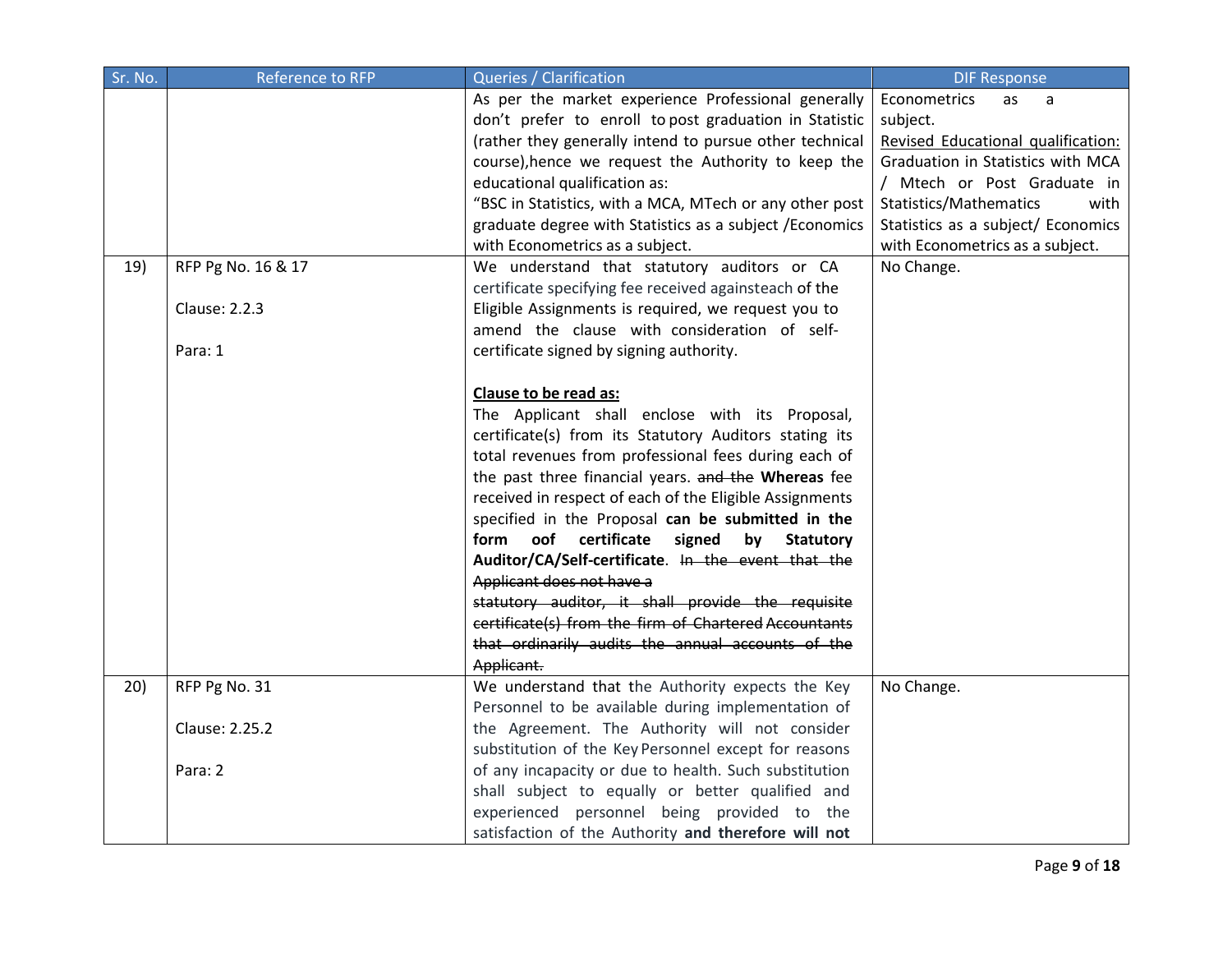| Sr. No. | <b>Reference to RFP</b>                 | Queries / Clarification                                                                               | <b>DIF Response</b> |
|---------|-----------------------------------------|-------------------------------------------------------------------------------------------------------|---------------------|
|         |                                         | invite any deduction.<br>Or                                                                           |                     |
|         |                                         | We request the Authority to kindly make it a one-time                                                 |                     |
|         |                                         | deduction of Rs. 50,000 per instance of replacement                                                   |                     |
|         |                                         | rather than a deduction of fee going forward.                                                         |                     |
|         |                                         |                                                                                                       |                     |
|         |                                         | It will be in the interest of the project as the bidders                                              |                     |
|         |                                         | will be required to load this additionalcost to its quote<br>which shall inflate the cost of service. |                     |
| 21)     | RFP Pg No. 31                           | We request to cap the maximum deduction and penalty                                                   | No Change.          |
|         |                                         | at 10%                                                                                                |                     |
|         | <b>Clause: 2.26</b>                     |                                                                                                       |                     |
|         |                                         |                                                                                                       |                     |
|         | Para: Indemnity                         |                                                                                                       |                     |
| 22)     | RFP Pg No. 32                           | We request to increase this period to a minimum                                                       | No Change.          |
|         |                                         | period of 21 days as the same would not be possible                                                   |                     |
|         | <b>Clause: 2.28</b>                     | in 7 days.                                                                                            |                     |
|         | Para: Execution of Agreement            |                                                                                                       |                     |
| 23)     | RFP Pg No. 32                           | We request to increase this period to a minimum                                                       | No Change.          |
|         |                                         | period of 28 days as the same would not be possible                                                   |                     |
|         | <b>Clause: 2.29</b>                     | in 7 days.                                                                                            |                     |
|         | Para: Commencement of Assignment        |                                                                                                       |                     |
| 24)     | RFP Pg No. 34, 35 & 36                  | We understand that educational qualification of each                                                  | No Change.          |
|         |                                         | resource required defined in clause                                                                   |                     |
|         | Clause: 3.1.3                           | 2.2.2 (D). Please Clarify under Criteria a) Educational                                               |                     |
|         |                                         | Qualification, what is additional relevant qualification                                              |                     |
|         | Para: Serial No.2(a), 2(b), 2(c), 2(d), | mean for each team resource requested.                                                                |                     |
|         | 2(e)                                    |                                                                                                       |                     |
| 25)     | RFP Pg No. 34                           | We understand that Criteria c) Experience in relevant                                                 | No Change.          |
|         |                                         | projects evaluates resource for eligible assignments                                                  |                     |
|         | Clause: 3.1.3                           | undertaken, Please Clarify, can same assignment                                                       |                     |
|         |                                         | serve for both serial no. ii & iii.                                                                   |                     |
| 26)     | Para: Serial No. 2(a)<br>RFP Pg No. 36  | We understand for Applicant and Key Personnel of                                                      | No Change.          |
|         |                                         |                                                                                                       |                     |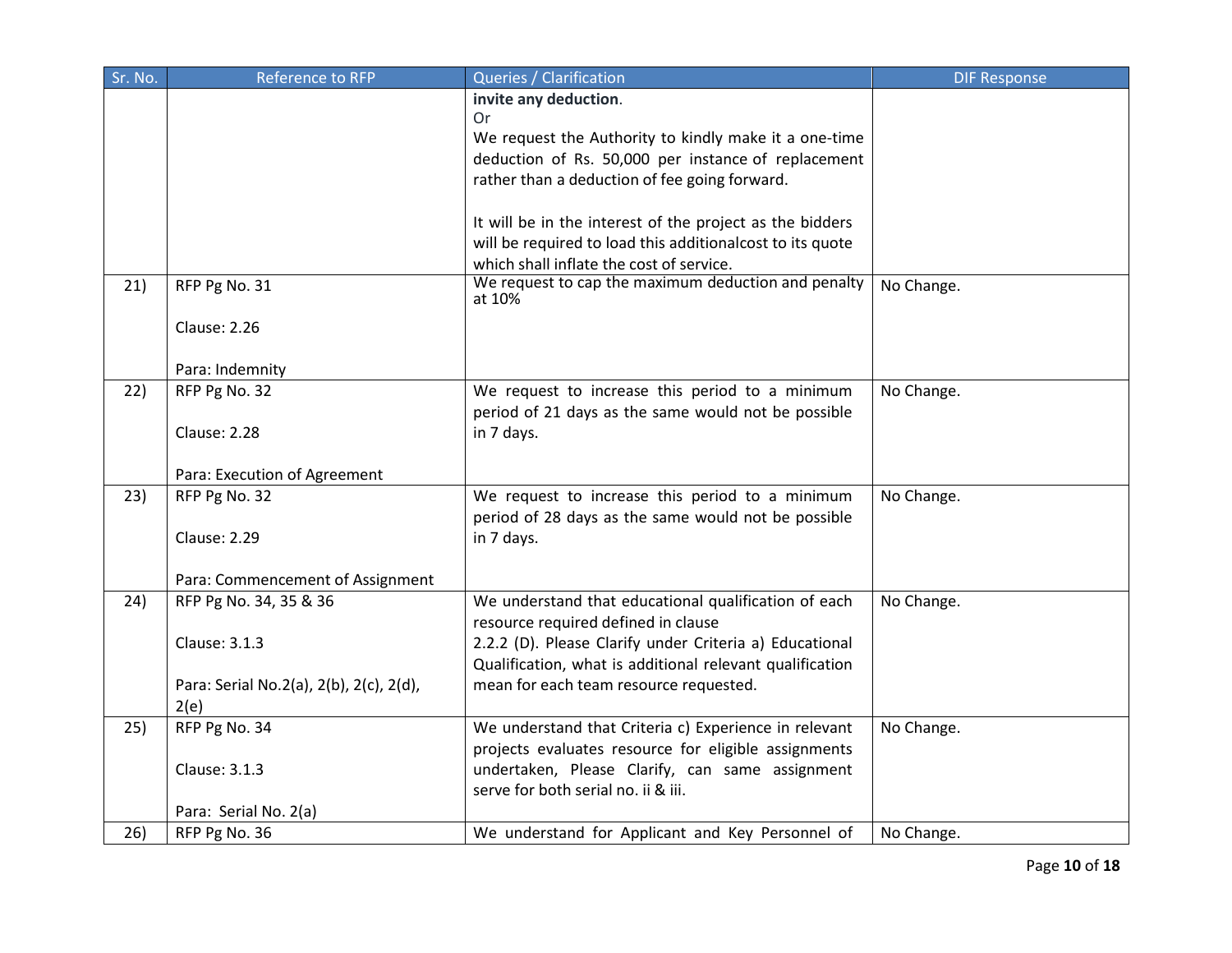| Sr. No. | Reference to RFP                 | Queries / Clarification                                                                                                                                                                                                                                                                                                    | <b>DIF Response</b>                                                                                                                                                         |
|---------|----------------------------------|----------------------------------------------------------------------------------------------------------------------------------------------------------------------------------------------------------------------------------------------------------------------------------------------------------------------------|-----------------------------------------------------------------------------------------------------------------------------------------------------------------------------|
|         | Clause: 3.1.4                    | Project Appraisal and Evaluation shall be as per clause<br>A(a) & A(b), In case applicant have done both A(a) and<br>A(b) works in a single assignment, that single                                                                                                                                                        |                                                                                                                                                                             |
|         | Para: Serial No. A (a) & (b)     | assignment shall be allowed to quote under both the<br>categories.                                                                                                                                                                                                                                                         |                                                                                                                                                                             |
| 27)     | RFP Pg No. 37                    | For better participation, we request you amend the<br>clause as                                                                                                                                                                                                                                                            | No Change.                                                                                                                                                                  |
|         | Clause: 3.1.4                    | Clause to be read as:<br>For Key Personnel of Revenue Consultant as specified in                                                                                                                                                                                                                                           |                                                                                                                                                                             |
|         | Para: Serial No. F               | Item 2e1 & 2e2. of Clause<br>3.1.3. Experience in data handling an interpretation<br>using Information Technology tools specifically, Word,<br>Excel, and Programming Language R, Python, SQL etc.)<br>equivalent.                                                                                                         |                                                                                                                                                                             |
| 28)     | RFP Pg No. 50, 77 & 120          | All Clauses indicate financial expert, whereas no such<br>expert position exists in the RFP document. Please                                                                                                                                                                                                               | Please read 'Revenue Consultant'<br>in place of 'Financial Expert' in                                                                                                       |
|         | Clause: 5.6.5, 4.6, Appendix - 1 | Clarify                                                                                                                                                                                                                                                                                                                    | clause 5.6.5 (Page-50), 4.7.5<br>(Page-78) and PPP cum Team                                                                                                                 |
|         | Para: 1, 1, 1                    |                                                                                                                                                                                                                                                                                                                            | Leader in clause 4.7(Page-77). \$<br>note on Page-108, Note-2 on Page<br>$-118$ , Note 1 on Page-120 and "<br>Financial Expert" on Page - 4 &<br>Page -58 has been deleted. |
| 29)     | RFP Pg No. 70                    | Clause 3.2.2 of Agreement is contradicting to<br>clause 2.3.4 of RFP document. So we request you                                                                                                                                                                                                                           | Content of clause 2.3.4 of RFP is<br>hereby included as point no. 9 in                                                                                                      |
|         | <b>Clause: 3.2.2</b>             | to kindly amend the clause 3.2.2 of agreement as<br>suggested below.                                                                                                                                                                                                                                                       | the Guidance Note on Conflict of<br>Interest Scheduled - 3 of                                                                                                               |
|         | Para: Sr. No. ii                 | Clause to be deleted or to be read as:<br>ii. The Consultant shall be disqualified, except the<br>conditions of clause 2.3.4 of RFP document, to<br>provide goods or works or services to any project<br>which has been or may be reviewed by the SLEC for<br>PPP Projects during the duration of Consultancy<br>Agreement | Agreement.                                                                                                                                                                  |
| 30)     | RFP Pg No. 9                     | Understanding the comprehensive documentational                                                                                                                                                                                                                                                                            | No Change.                                                                                                                                                                  |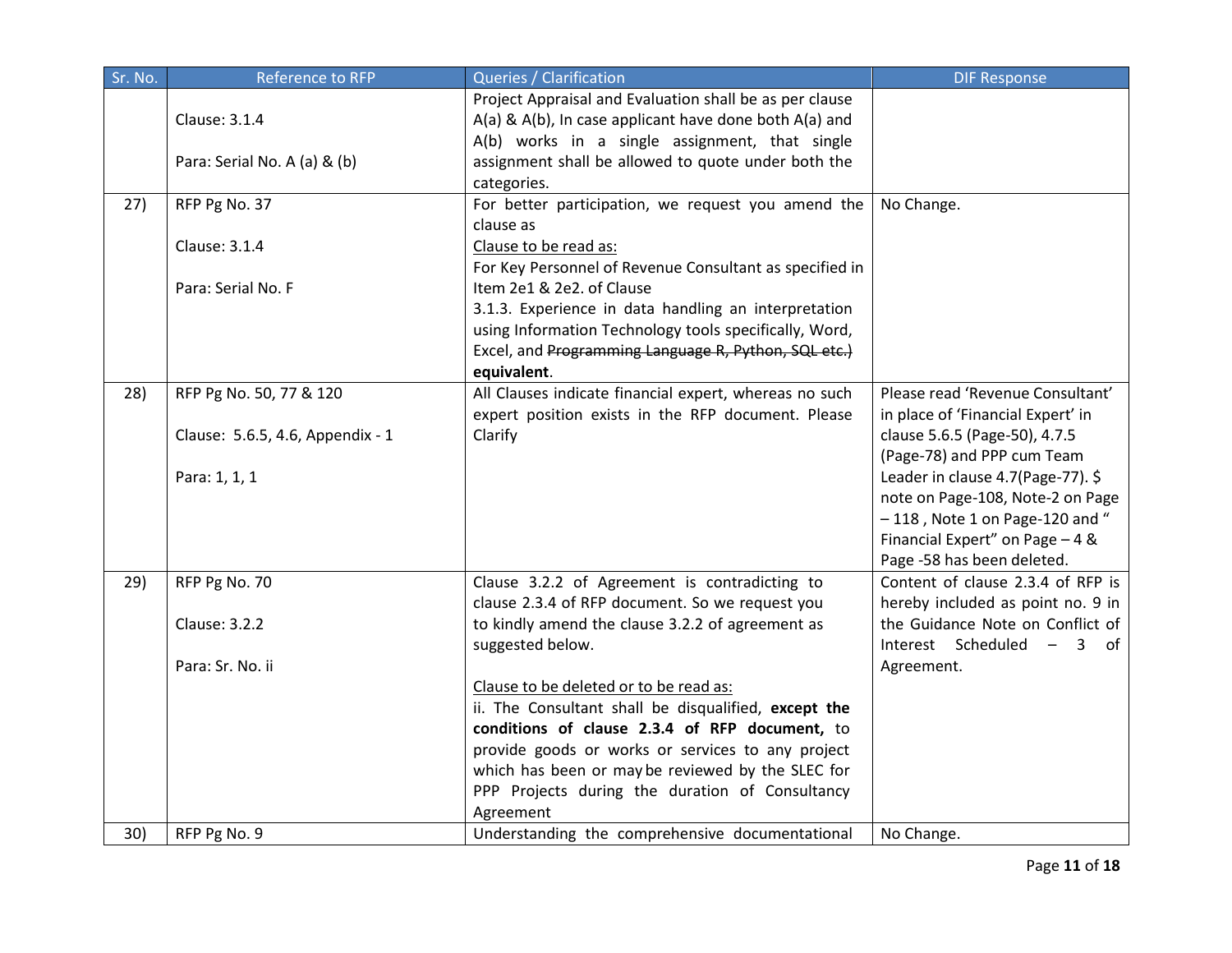| Sr. No. | Reference to RFP                                                                                                         | Queries / Clarification                                                                                                                                               | <b>DIF Response</b> |
|---------|--------------------------------------------------------------------------------------------------------------------------|-----------------------------------------------------------------------------------------------------------------------------------------------------------------------|---------------------|
|         | Clause: 1.8                                                                                                              | requirements towards submission of eligible<br>proposals, we kindly request to consider an extension<br>of 4 weeks from publish date of responses to pre-bid          |                     |
|         | Para: Sr. No. 6                                                                                                          | queries.                                                                                                                                                              |                     |
| 31)     | RFP Pg No. 49<br>Clause: 5.6                                                                                             | The consultants shall always try to make its best effort<br>to deploy the Additional Manpower as such<br>deployment will only add to it fee payment.                  | No Change.          |
|         | Para: Additional Expert                                                                                                  | Since the nature of Additional Expert required is not<br>prespecified this shall pose be an additional risk. This<br>being an open requirement can also be beyond the |                     |
|         |                                                                                                                          | control of the Consultant.<br>May we request the Authority to kindly the term<br>"appropriate correction /modification without any                                    |                     |
|         |                                                                                                                          | additional<br>monetary consideration for<br>such<br>additional period.                                                                                                |                     |
| 32)     | RFP Pg No. 30                                                                                                            | We understand that the substitution of key resources<br>will be allowed with no penalty in case of resignation,                                                       | No Change.          |
|         | Clause: 2.25 Substitution of Key<br>Personnel                                                                            | demise, disablement of the personnel (due to<br>unforeseen circumstances or medical grounds),<br>removed at the behest of the authority. Please                       |                     |
|         | Para: Substitution will, however, be<br>permitted in exceptional circumstances                                           | confirm.                                                                                                                                                              |                     |
|         | if the Key Personnel is not available for<br>reasons of any incapacity or due to                                         |                                                                                                                                                                       |                     |
|         | health, subject to equally or better<br>qualified and experienced personnel<br>being provided to the satisfaction of the |                                                                                                                                                                       |                     |
|         | Authority, with due approval of<br>the authority.                                                                        |                                                                                                                                                                       |                     |
| 33)     | RFP Pg No. 31<br>Clause: 2.25 Substitution of Key                                                                        | The penalty clause stated is quite stringent. We<br>request you to consider applying 5% penalty on the<br>resource substitution. Hence, request you to modify it      | No Change.          |
|         | Personnel                                                                                                                | as below:                                                                                                                                                             |                     |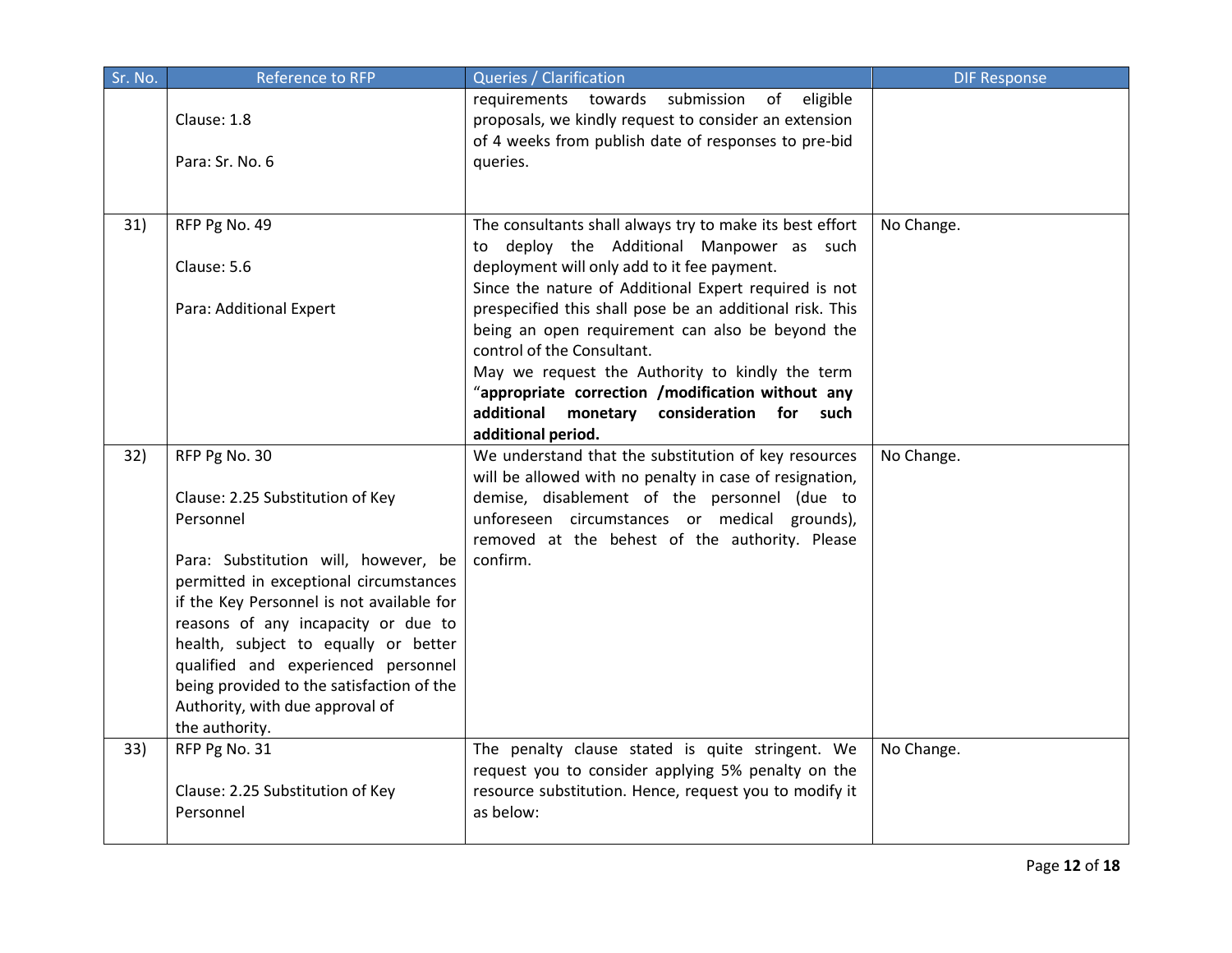| Sr. No. | <b>Reference to RFP</b>                    | Queries / Clarification                                  | <b>DIF Response</b>             |
|---------|--------------------------------------------|----------------------------------------------------------|---------------------------------|
|         | Without<br>prejudice<br>the<br>Para:<br>to | "Without prejudice to the foregoing, substitution of     |                                 |
|         | foregoing, substitution of the<br>Key      | the Key Personnel shall be permitted subject to          |                                 |
|         | Personnel shall be permitted first time    | reduction of remuneration equal to 5% (5 per cent) of    |                                 |
|         | subject to reduction of remuneration       | the total remuneration specified for the original Key    |                                 |
|         | equal to 10% (ten per cent) of the total   | Personnel who is proposed to be substituted."            |                                 |
|         | remuneration specified for the original    |                                                          |                                 |
|         | Key Personnel who is proposed to be        |                                                          |                                 |
|         | substituted. Second substitution of Key    |                                                          |                                 |
|         | Personnel shall be permitted only          |                                                          |                                 |
|         | subject to reduction of remuneration       |                                                          |                                 |
|         | equal to 15% (Fifteen per cent) of the     |                                                          |                                 |
|         | total remuneration specified for the       |                                                          |                                 |
|         | substituted Key Expert. Any further        |                                                          |                                 |
|         | substitution of Key Personnel shall be     |                                                          |                                 |
|         | permitted only subject to reduction of     |                                                          |                                 |
|         | remuneration equal to 20% (Twenty per      |                                                          |                                 |
|         | cent) of the total remuneration            |                                                          |                                 |
|         | specified for the substituted Key          |                                                          |                                 |
|         | Expert.                                    |                                                          |                                 |
| 34)     | RFP Pg No. 33                              | Given the complexity of the assignment, it is            | No Change.                      |
|         |                                            | imperative to have qualified applicants become           |                                 |
|         | Clause: 3.1 Evaluation of Technical        | eligible for financial evaluation. Hence, we request you |                                 |
|         | Proposals                                  | to kindly update them as below:                          |                                 |
|         |                                            | Only those Applicants whose Technical Proposals score    |                                 |
|         | Para: In the first stage, the Technical    | 70 points or more out of 100 shall be ranked as per      |                                 |
|         | Proposal will be evaluated on the basis    | score achieved by them, from highest to the lowest       |                                 |
|         | of Applicant's experience, and the         | technical score (ST).                                    |                                 |
|         | experience of Key Personnel. Only those    |                                                          |                                 |
|         | Applicants whose Technical Proposals       |                                                          |                                 |
|         | score 60 points or more out of 100 shall   |                                                          |                                 |
|         | be ranked as per score achieved by         |                                                          |                                 |
|         | them, from highest to the lowest           |                                                          |                                 |
|         | technical score (ST).                      |                                                          |                                 |
| 35)     | RFP Pg No. 33                              | To demonstrate Credential proof, we request you to       | Completion Certificate / Signed |
|         |                                            | kindly update supporting document statement, as          | Concession Agreement of the     |
|         | Project Implementation Unit (PIU)          | below:                                                   | assignment issued by the client |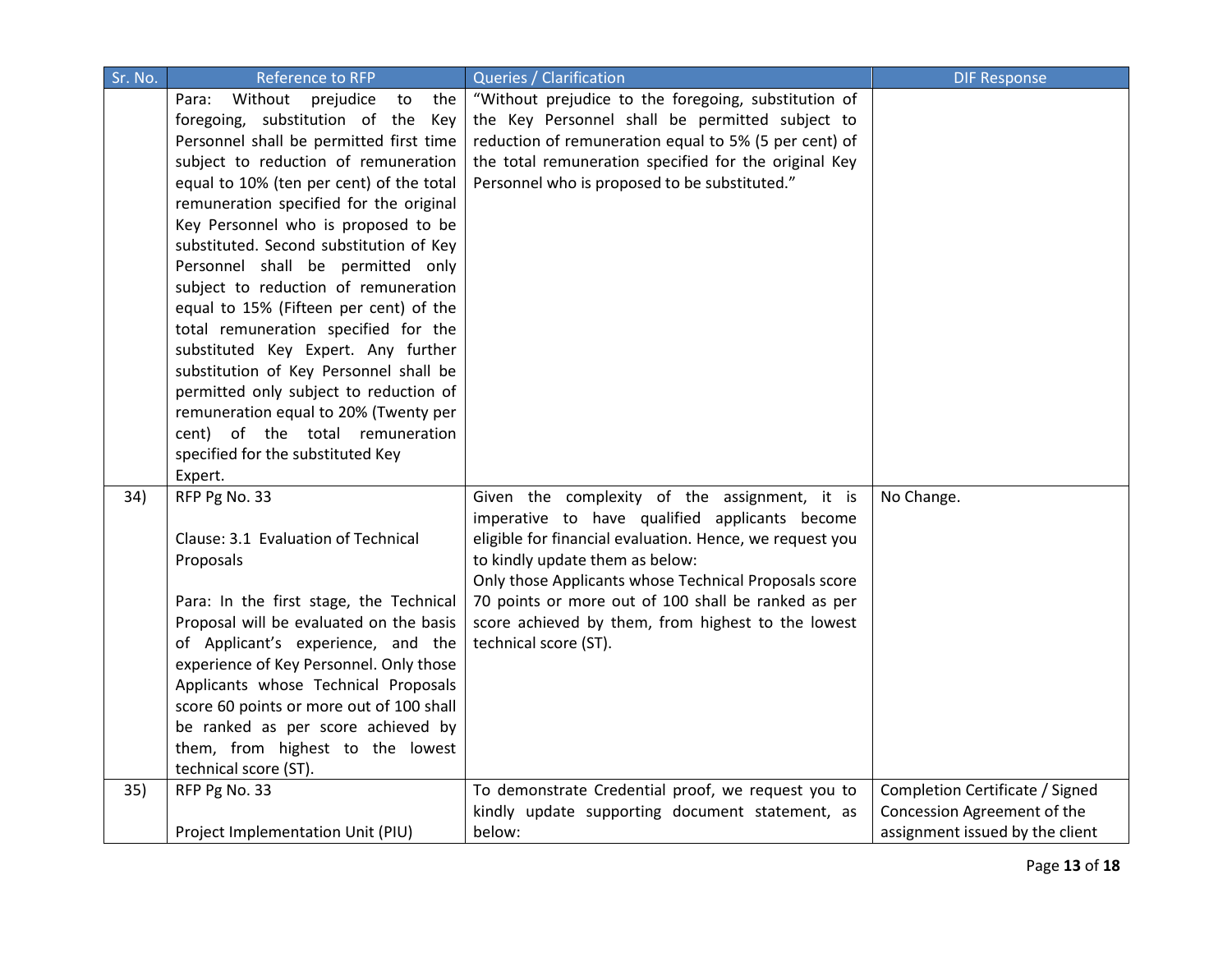| Sr. No. | <b>Reference to RFP</b>                                                                                                                                                                                                                                                                                                                                                                                                 | Queries / Clarification                                                                                                                                                                                                                       | <b>DIF Response</b>                                                                                                                                  |
|---------|-------------------------------------------------------------------------------------------------------------------------------------------------------------------------------------------------------------------------------------------------------------------------------------------------------------------------------------------------------------------------------------------------------------------------|-----------------------------------------------------------------------------------------------------------------------------------------------------------------------------------------------------------------------------------------------|------------------------------------------------------------------------------------------------------------------------------------------------------|
|         | Para: a) Minimum<br>eligibility<br>criteria<br>(50%) - 10 Eligible Assignments out of<br>which 5 should be PPP assignments in<br>minimum 5 eligible sectors.                                                                                                                                                                                                                                                            | "Completion Certificates/Client Letter/copy of duly<br>signed concession<br>agreement or any<br>other<br>documentary proof of successful transaction to be<br>provided."                                                                      | for PPP Projects should be<br>submitted along with the<br>technical proposal.                                                                        |
|         | For every Additional<br>1 PPP<br>b)<br>transaction projects OR 2 Other projects<br>(as defined in the Clause 3.1.4), 5%<br>additional marks can be awarded<br>(maximum 50% marks)<br>Note: Completion Certificate of the<br>assignments<br>issued by the client should be submitted<br>along with the technical proposal.                                                                                               |                                                                                                                                                                                                                                               |                                                                                                                                                      |
| 36)     | RFP Pg No. 33<br>Project Implementation Unit (PIU)<br>Para: Relevant Experience of the<br><b>Applicant</b><br>a) Minimum eligibility criteria $(50\%) - 5$<br>Revenue / Taxation related assignments<br>should be completed out of which 3<br>should be State non-tax revenue related<br>assignments completed.<br>b) For every Additional 1 assignment 5%<br>additional<br>marks can be awarded (maximum 50%<br>marks) | The current criteria for the additional assignment is<br>quite stringent in nature. Hence, we request you to<br>kindly modify it as below:<br>b) For every Additional 1 assignment 10% additional<br>marks can be awarded (maximum 50% marks) | B) For every additional one<br>assignment 10% additional marks<br>can be awarded (maximum 50%<br>marks) in place of current 05%<br>additional marks. |
| 37)     | RFP Pg No. 33<br>Project Implementation Unit (PIU)                                                                                                                                                                                                                                                                                                                                                                      | Since most of the revenue projects are long terms<br>projects, which run into multi years, we request you to<br>kindly update as below.                                                                                                       | For Revenue / Taxation related<br>work, Completion Certificate /<br>Substantial completion certificate                                               |
|         | Para: Relevant Experience of the<br><b>Applicant</b>                                                                                                                                                                                                                                                                                                                                                                    | Note: Work Order/Phase Completion Certificate/<br>Completion Certificate of the assignments issued by<br>the client should be submitted along with the technical                                                                              | from the<br>client<br>should<br>be<br>submitted<br>along<br>with<br>the<br>technical proposal.                                                       |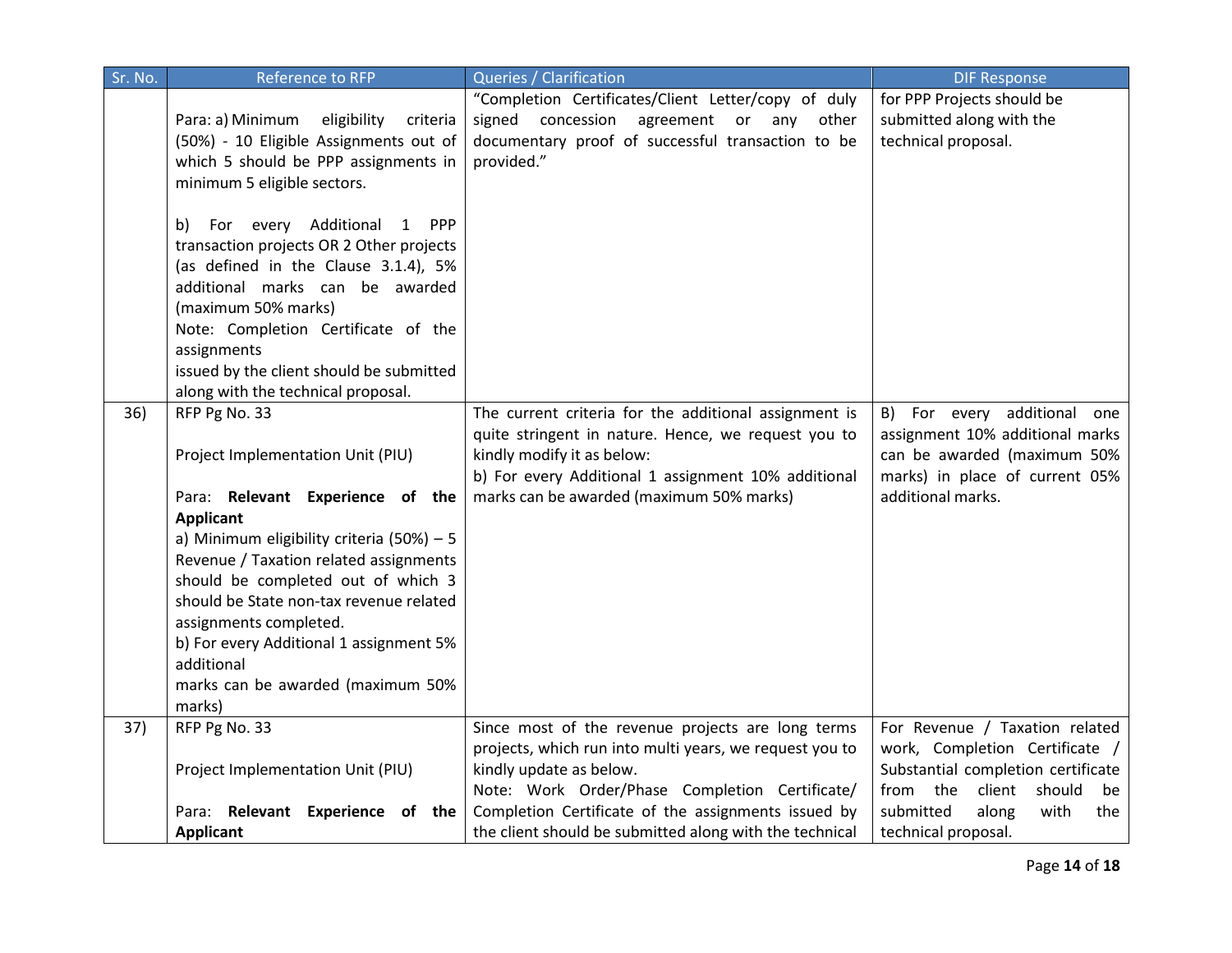| Sr. No. | Reference to RFP                                                            | Queries / Clarification                                                                            | <b>DIF Response</b> |
|---------|-----------------------------------------------------------------------------|----------------------------------------------------------------------------------------------------|---------------------|
|         | Minimum<br>eligibility<br>criteria<br>a)                                    | proposal.                                                                                          |                     |
|         | (50%) - 5 Revenue / Taxation related<br>assignments should be completed out |                                                                                                    |                     |
|         |                                                                             |                                                                                                    |                     |
|         | of which 3 should be State non-tax                                          |                                                                                                    |                     |
|         | related<br>assignments<br>revenue                                           |                                                                                                    |                     |
|         | completed.                                                                  |                                                                                                    |                     |
|         | b)<br>For<br>Additional<br>every<br>1                                       |                                                                                                    |                     |
|         | assignment 5% additional marks can be                                       |                                                                                                    |                     |
|         | awarded (maximum 50% marks) Note:                                           |                                                                                                    |                     |
|         | Completion<br>Certificate<br>of<br>the                                      |                                                                                                    |                     |
|         | assignments issued by the client should                                     |                                                                                                    |                     |
|         | be submitted along with                                                     |                                                                                                    |                     |
|         | the technical proposal.                                                     |                                                                                                    |                     |
| 38)     | RFP Pg No. 38                                                               | Given the complexity of the assignment, it is                                                      | No Change.          |
|         |                                                                             | imperative to give more importance to the technical                                                |                     |
|         | Clause: 3.4 Combined and Final                                              | scores. Hence, we request you to kindly update them                                                |                     |
|         | Evaluation                                                                  | as below:                                                                                          |                     |
|         |                                                                             | Where, Tw and Fw are weights assigned to Technical                                                 |                     |
|         | Para: Proposals will finally be ranked                                      | Proposal and Financial Proposal that shall 0.8 and 0.2                                             |                     |
|         | according to their combined technical                                       | respectively.                                                                                      |                     |
|         | (ST) and financial (SF) scores as follows:                                  |                                                                                                    |                     |
|         | $S = ST \times Tw + SF \times Fw$                                           |                                                                                                    |                     |
|         | Where, Tw and Fw are weights assigned                                       |                                                                                                    |                     |
|         | to Technical Proposal and Financial                                         |                                                                                                    |                     |
|         | Proposal that shall 0.7 and 0.3                                             |                                                                                                    |                     |
|         | respectively.                                                               |                                                                                                    |                     |
| 39)     | RFP Pg No. 67                                                               | We request you to kindly consider adding the below                                                 | No Change.          |
|         | Clause: 2.9 Termination of                                                  | provision in the agreement.                                                                        |                     |
|         |                                                                             | The Consultant may terminate this Agreement, or any                                                |                     |
|         | Agreement                                                                   | particular Services, immediately upon written notice to                                            |                     |
|         |                                                                             | Client if the Consultant reasonably determine that the                                             |                     |
|         | Para: 2.9.2 By the Consultant                                               | Consultant can no longer provide the Services in<br>accordance with applicable law or professional |                     |
|         |                                                                             |                                                                                                    |                     |
| 40)     | RFP Pg No. 73                                                               | obligations.<br>We request you to modify the clause as below:                                      | No Change.          |
|         |                                                                             |                                                                                                    |                     |
|         |                                                                             |                                                                                                    |                     |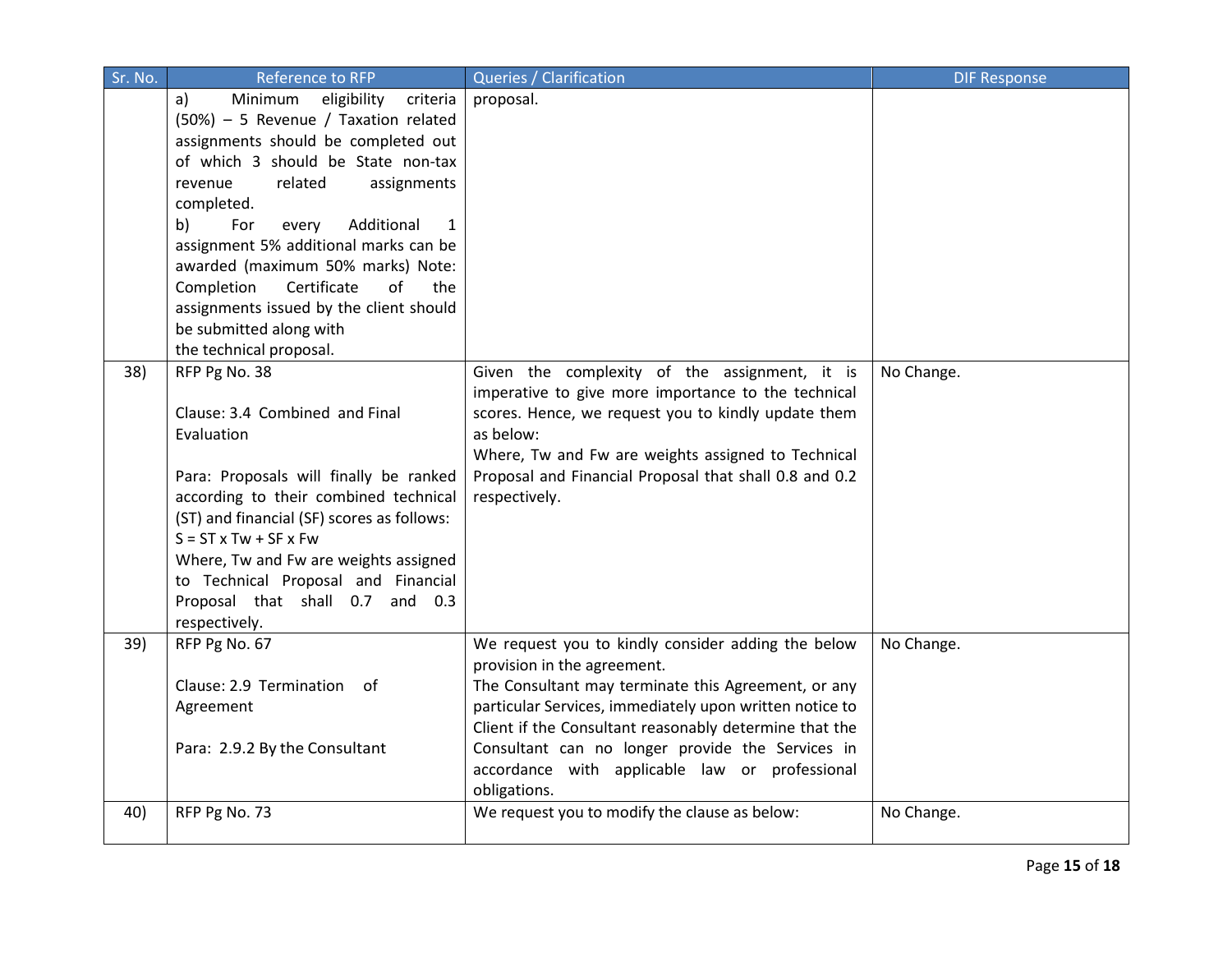| Sr. No. | Reference to RFP                             | Queries / Clarification                                   | <b>DIF Response</b> |
|---------|----------------------------------------------|-----------------------------------------------------------|---------------------|
|         | Clause: 3.5<br>Accounting, inspection        | The Consultant to provide the client or its auditor       |                     |
|         | and auditing                                 | (bound by respective confidentiality obligations) upon    |                     |
|         |                                              | request of the latter with all the information and        |                     |
|         | Para: The Consultant shall:                  | documents directly related to the engagement,             |                     |
|         | (a) keep accurate and systematic             | without granting access to the Consultant Firm's          |                     |
|         | accounts and records in respect of the       | premises.                                                 |                     |
|         | <b>Services</b><br>provided<br>under<br>this |                                                           |                     |
|         | in accordance<br>with<br>Agreement,          |                                                           |                     |
|         | internationally accepted accounting          |                                                           |                     |
|         | principles and standards such as Indian      |                                                           |                     |
|         | Accounting Standards, GAAP, etc. and in      |                                                           |                     |
|         | such form and detail as will clearly         |                                                           |                     |
|         | identify all relevant time charges and       |                                                           |                     |
|         | cost, and the basis thereof (including       |                                                           |                     |
|         | the basis of the Consultant's costs and      |                                                           |                     |
|         | charges);                                    |                                                           |                     |
|         | and                                          |                                                           |                     |
|         | (b) permit the Authority or its              |                                                           |                     |
|         | designated representative periodically,      |                                                           |                     |
|         | and up to one year from the expiration       |                                                           |                     |
|         | or termination of this Agreement, to         |                                                           |                     |
|         | inspect the same and make copies             |                                                           |                     |
|         | thereof as well as to have them audited      |                                                           |                     |
|         | by auditors appointed by                     |                                                           |                     |
|         | the Authority.                               |                                                           |                     |
| 41)     | RFP Pg No. 74                                | We request you to kindly add the below clause:            | No Change.          |
|         | Clause: 3.8 Documents prepared by the        | The Consultant may use data, software, designs,           |                     |
|         | Consultant to be property of the             | utilities, tools, models, systems<br>and<br>other         |                     |
|         | Authority                                    | methodologies and know-how ("Materials") that the         |                     |
|         |                                              | Consultant own in performing the Services.                |                     |
|         | Para: All reports and other documents        | Notwithstanding the delivery of any Reports, the          |                     |
|         | (collectively referred to as "Consultancy    | Consultant retain all intellectual property rights in the |                     |
|         | Documents")<br>prepared<br>by<br>the         | Materials (including any improvements or knowledge        |                     |
|         | Consultant (or any Third Party) in           | developed while performing the Services), and in any      |                     |
|         | performing the Services shall become         | working papers that the Consultant compile and retain     |                     |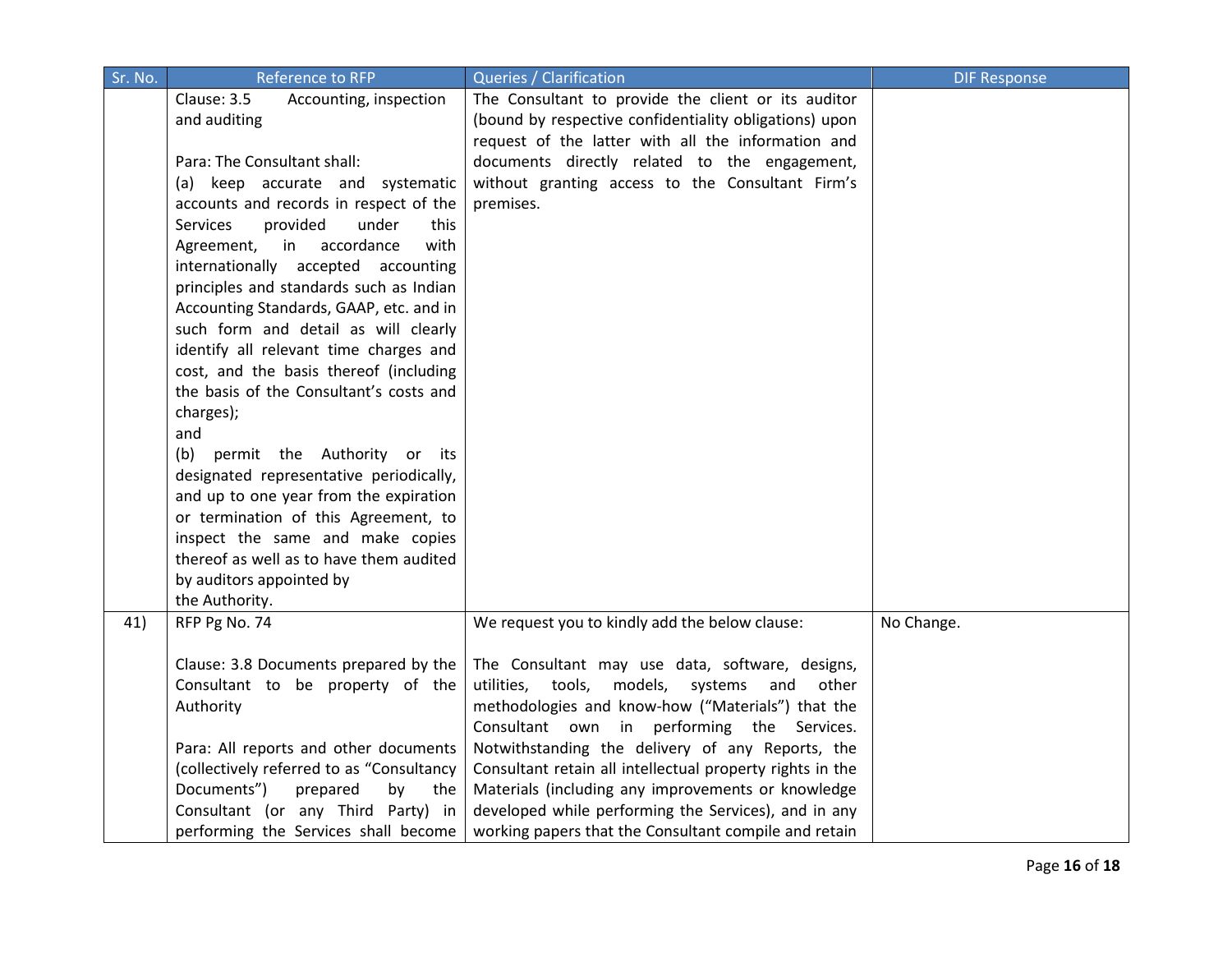| Sr. No. | <b>Reference to RFP</b>                                                           | Queries / Clarification                                 | <b>DIF Response</b> |
|---------|-----------------------------------------------------------------------------------|---------------------------------------------------------|---------------------|
|         | and remain the property of the                                                    | in connection with the Services (but not Client         |                     |
|         | Authority, and all intellectual property                                          | Information reflected in them). Upon payment for the    |                     |
|         | rights in such Consultancy Documents                                              | Services, Client may use any Materials included in the  |                     |
|         | shall vest with the Authority. Any                                                | Reports, as well as the Reports themselves as           |                     |
|         | Consultancy Document, of which the                                                | permitted by this Agreement.                            |                     |
|         | ownership or the intellectual property                                            |                                                         |                     |
|         | rights do not vest with the Authority                                             |                                                         |                     |
|         | under law, shall automatically stand                                              |                                                         |                     |
|         | assigned to the Authority as and when                                             |                                                         |                     |
|         | such Consultancy Document is created                                              |                                                         |                     |
|         | and the Consultant agrees to execute all                                          |                                                         |                     |
|         | papers and to perform such other acts                                             |                                                         |                     |
|         | as the Authority may deem necessary to                                            |                                                         |                     |
|         | secure its rights herein assigned by the                                          |                                                         |                     |
|         | Consultant.                                                                       |                                                         |                     |
| 42)     | RFP Pg No. 74                                                                     | We request you to kindly add the below clauses:         | No Change.          |
|         |                                                                                   |                                                         |                     |
|         | Clause: 3.9 Materials furnished by the                                            | Client may not disclose any information, advice,        |                     |
|         | Authority                                                                         | recommendations or other content of any reports,        |                     |
|         |                                                                                   | presentations or other communications we provide        |                     |
|         | Para: Materials made available to the                                             | under this Agreement ("Reports") or any portion or      |                     |
|         | Consultant by the Authority shall be the                                          | summary of a Report or refer to the Consultant or to    |                     |
|         | property of the Authority and shall be                                            | any other the Consultant or the Consultant's Person in  |                     |
|         | marked accordingly. Upon termination                                              | connection with the Services to any third party.        |                     |
|         | or expiration of this Agreement, the<br>Consultant shall furnish forthwith to the |                                                         |                     |
|         |                                                                                   |                                                         |                     |
|         | Authority, an inventory of such<br>materials and shall dispose of such            |                                                         |                     |
|         | materials in accordance with the                                                  |                                                         |                     |
|         | instructions of the Authority.                                                    |                                                         |                     |
| 43)     | RFP Pg No. 77                                                                     | In compliance with the clause 2.25.2 on Substitution of | No Change.          |
|         |                                                                                   | Key Personnel, we request you to kindly delete the      |                     |
|         | Clause: 4.4 Substitution of Key                                                   | Clause 4.4.                                             |                     |
|         | Personnel                                                                         | The Consultant should<br>specifically note<br>that      |                     |
|         |                                                                                   | substitution of the PPP Expert-cum-Team Leader will     |                     |
|         | Para: The Consultant should specifically                                          | not normally be considered during the implementation    |                     |